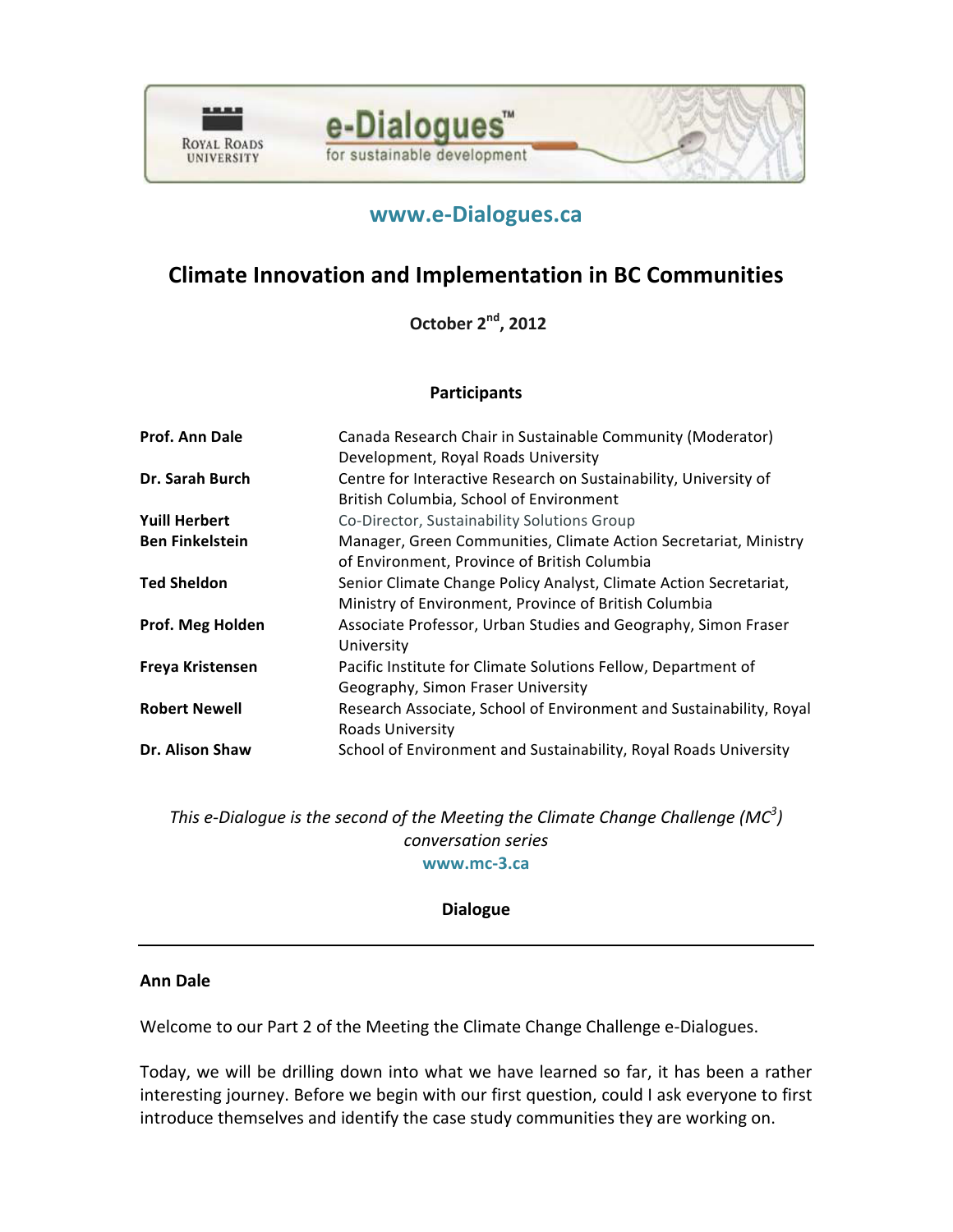We also have some of our research partners joining us, who don't work specifically on case studies, but provide invaluable input into our selection and bring a wealth of knowledge about how BC communities are responding to climate change adaptation and mitigation.

## **Sarah Burch**

My name is Sarah Burch. I'm a postdoctoral fellow in 'sustainability governance' at the University of British Columbia. I work out of the Centre for Interactive Research on Sustainability, and I focus on climate change/sustainability policy in communities. I'm especially interested in strategies for engaging with civil society, the private sector, and other groups to develop effective, innovative sustainability tools and actions.

I'm a member of the MC3 research team, and I'm leading the community case studies in Revelstoke and Surrey.

## **Alison Shaw**

Hello everyone. My name is Alison Shaw. I am a researcher in sustainability science working on ways of leveraging institutional change that emphasizes engagement, capacity-building and social learning. I have been managing the MC<sup>3</sup> research project, while also performing research in two of our eleven case studies. The community I have had the pleasure of working with is Victoria. Another case study I have been fortunate to be working on, the Carbon Neutral Kootenays, represents climate action that extends across 27 municipalities, 5 First Nations and 3 regional districts. In this way it is not a community, but a project with great geographic scale and scope from which to draw lessons.

# **Meg Holden**

Hello colleagues, I'm Meg Holden, piping in from Simon Fraser University Vancouver, Urban Studies Program. I have been working on the city of Vancouver case, along with my student Hedieh Rashidimalekshah, and on the Campbell River case, along with my student Eric Brown. Two very different communities where climate change action and innovation are concerned.

I'm an urban researcher, and my research typically focuses on sustainable cities in policy and experience, sustainability assessment, as well as urban theory more generally.

## **Freya Kristensen**

This is Freya Kristensen. I'm a PhD candidate in the Department of Geography at Simon Fraser University. My PhD work is focused on city learning processes around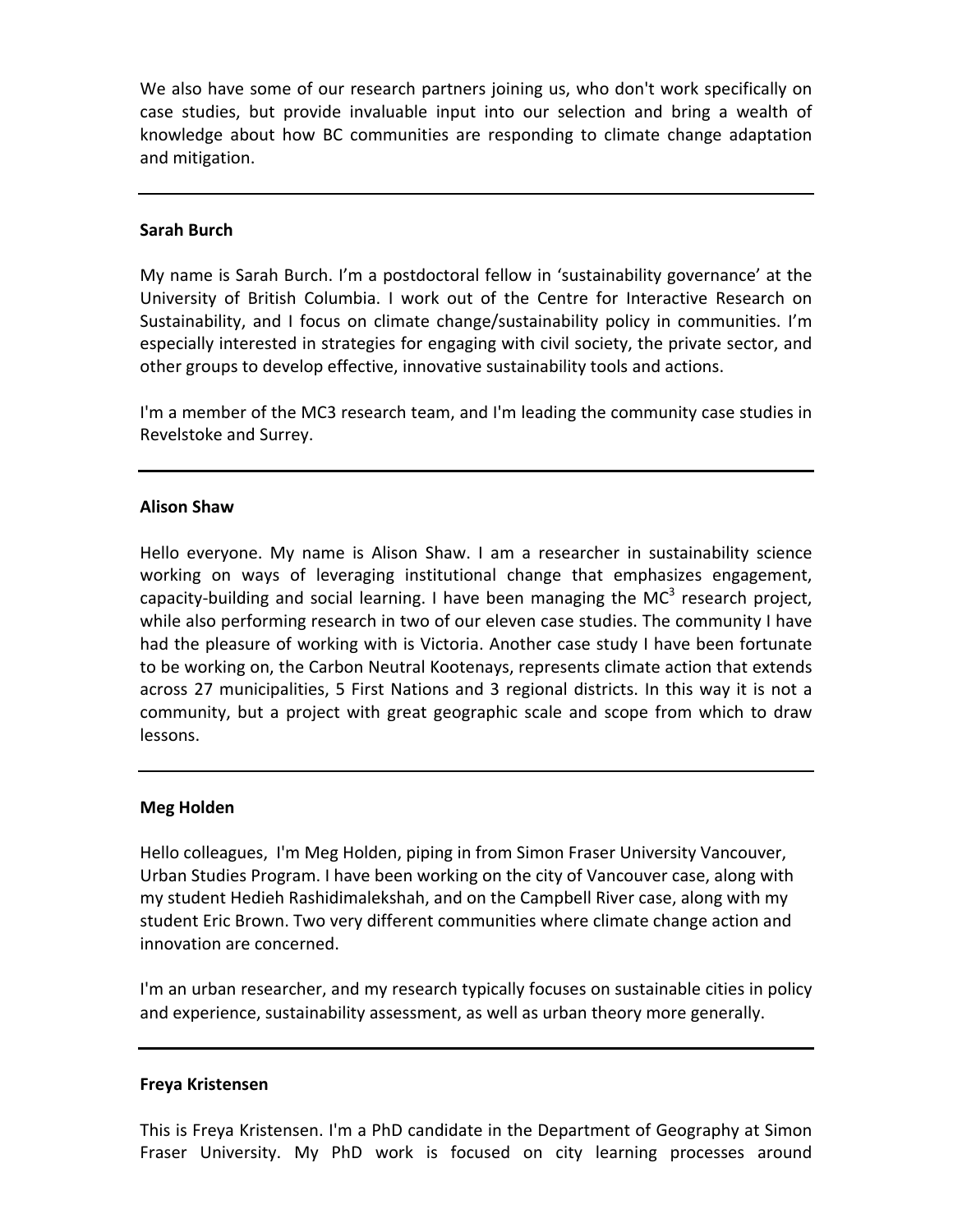sustainability and specifically how formal municipal sustainability networks facilitate policy learning between cities on sustainability-related issues. I am also a researcher with the MC<sup>3</sup> project and my case studies are Dawson Creek, Eagle Island, and the City of North Vancouver.

## **Ben Finkelstein**

Ben Finkelstein here. I am the Manager of Green Communities in The Carbon Neutral Government and Climate Outreach section of the BC Climate Action Secretariat in the Ministry of Environment. The Secretariat leads change to achieve the Province of British Columbia's greenhouse gas emission reduction targets.

I support the work of the Ministry of Community and Rural Development, Union of BC Municipalities, The Green Communities Committee and local governments as they work towards achieving their Climate Action Charter commitments.

Prior to joining the Secretariat I worked in the Environmental Stewardship Division of the Ministry where I worked on strategic initiatives such as youth and environment projects, stakeholder engagement and partnership development.

## **Yuill Herbert**

I'm a consultant working with many municipalities on climate change policies and have worked with more than 20 municipalities in BC on their plans.

## **Robert Newell**

My name is Rob Newell, and I am a researcher in Ann's Canadian Research Chairs in Sustainable Community Development program. I do a lot of research on social media and innovative ways to connect with broad, diverse audiences with sustainability ideas and concepts, but I'm also involved in the MC<sup>3</sup> project helping Dr. Leslie King with her cases. We are looking at Prince George and T'Souke First Nations.

## **Ann Dale**

What a diverse group of experience and expertise, I look forward to our dialogue. Ben and Yuill, if you have any information to add about the communities you have worked with, please jump in, especially with respect to leadership and innovation.

We claim that BC is a living laboratory of climate change mitigation and adaptation responses due to its innovative policies. So, what's happening on the ground around climate innovation in your case study communities?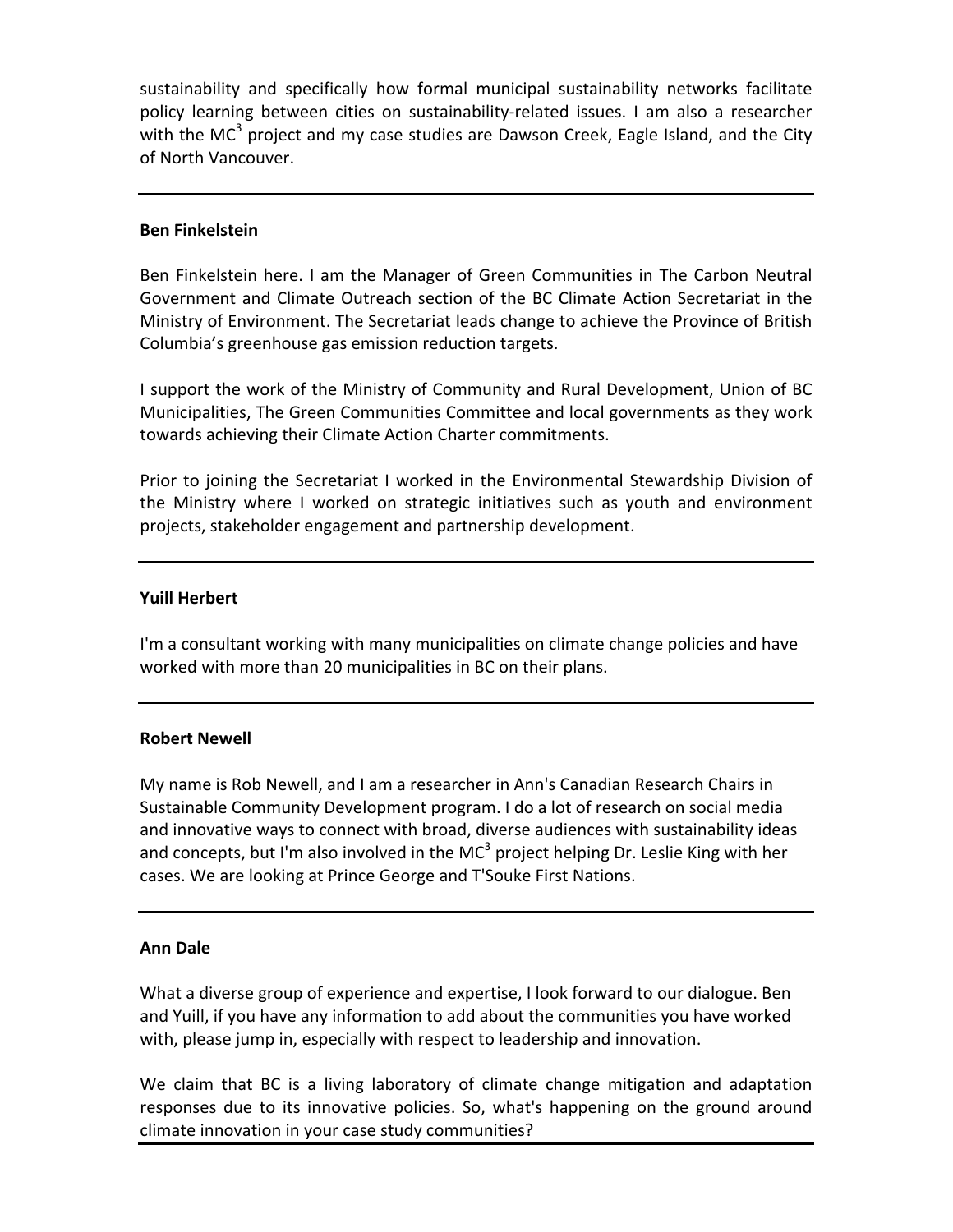# **Sarah Burch**

For those new to this project, and as a reminder to the rest of us, the MC<sup>3</sup> project is currently studying innovative climate change/sustainability action in the following communities:

Vancouver, Surrey, City of North Vancouver, Eagle Island (West Vancouver), T'Sou-ke First Nation, Campbell River, Victoria, Dawson Creek, Revelstoke, Prince George, and the Carbon Neutral Kootenays project.

## **Ben Finkelstein**

From UBCM last week, some leaders, click [here](http://www.crcresearch.org/sites/default/files/u641/2012_climateenergy_action_awards_news_release_september_26_2012_0.pdf) to see the Community Energy Association press release.

# **Freya Kristensen**

The City of North Vancouver has been very focused on reducing both corporate and community GHG emissions since it was made a central feature of its 2002 OCP. However city staff have been frustrated with the restrictions contained in the BC Building Code, that limit the city's ability to mandate energy efficiency standards in buildings and require developers to hook up to the district energy system. The city's response has been innovative, coming up with a series of incentives such as exchanging building density for energy efficiency. This has been very successful.

# **Meg Holden**

The City of Vancouver sees itself as an "early adopter" of responses to climate change. This dates specifically to the 1990 Clouds of Change report that said the City and citizens were taking note of impending climate change even at that time when it was very unusual for a city to take such a stance. But some look even further back to the decision to stop the freeway project through downtown, which created a trajectory of different options and a different "choice architecture" for travel to and from, and within downtown.

## **Ann Dale**

Meg, what are some of the early adoptions and would you be able to prioritize its actions in terms of the most effective, or all they all needed and simultaneously?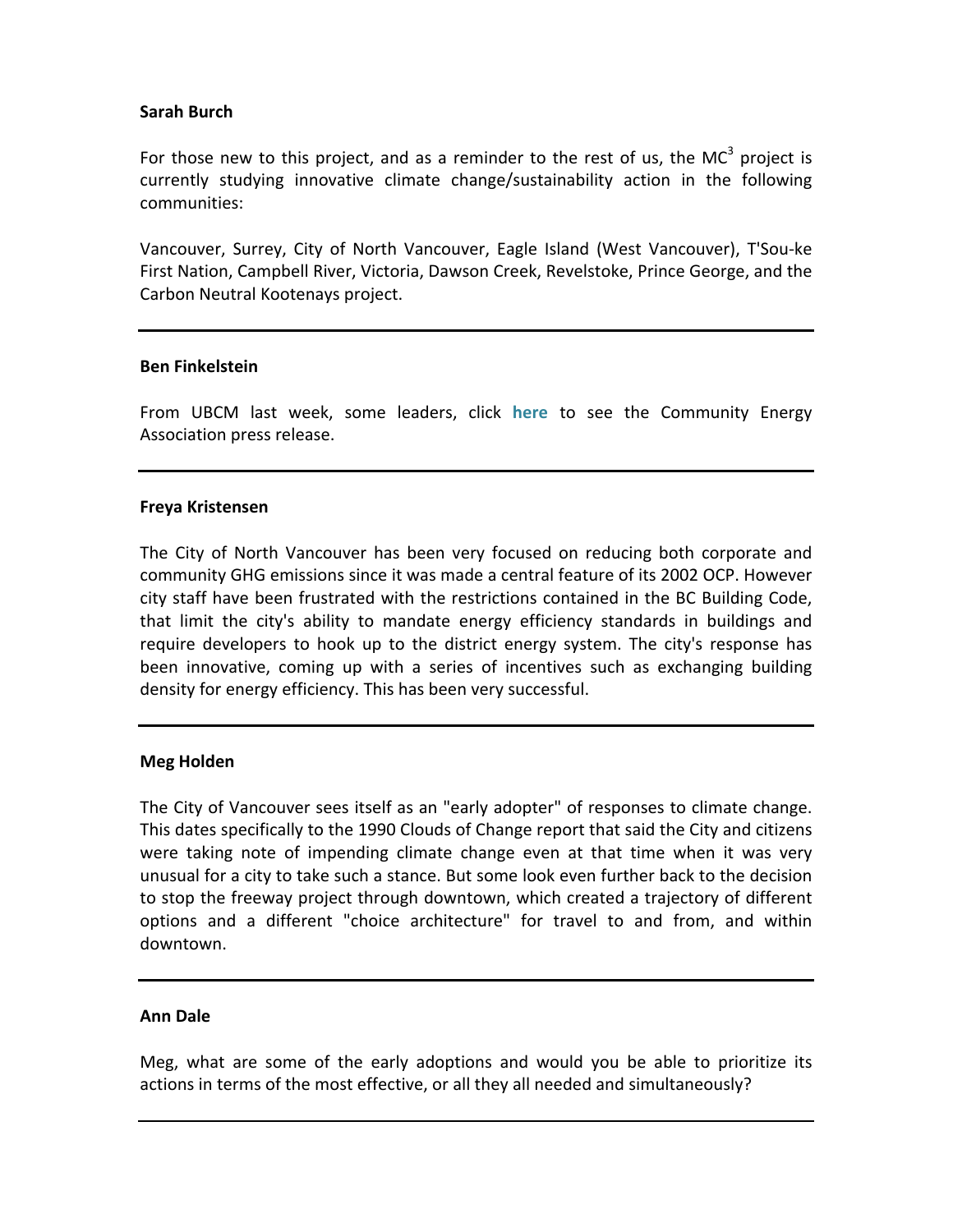# **Meg Holden**

Starting the contemporary round of political and public conversation on what and who the city is for back in the 1960s, Vancouver can trace the results of this conversation directly to understanding how much land use matters, and directly again to climate change. And the big legacy, long term, is that addressing climate change is not a political hot potato in Vancouver. It's what the city is about, whether the leaders are left or right wing, almost regardless of the provincial framework as well. Of course, there are lots of enabling factors out there now, and have been since the province passed climate action legislation in 2008, but really, Vancouver would be working on this anyway, and will continue to do so, because the logic is there, embedded, and irresistible in terms of how the city and its success are understood.

# **Sarah Burch**

Revelstoke is an interesting example, I think, because it's a smaller community. It's created a district energy plant using waste from its local sawmill (which would've gone into a beehive burner, before these were closed down throughout the province), which it's considering expanding. Revelstoke is also thinking about how to densify a small community while maintaining and enhancing community character.

## **Ann Dale**

Sarah, would you say, based on your experience in your case study communities, that if you get energy right, you get sustainability?

## **Sarah Burch**

No, I don' think that this is necessarily true. Energy is a crucial part of the sustainability equation - but in theory you could have zero carbon renewable energy and have heaps of challenges related to affordability, ecological impacts, equity (i.e., access to the energy), etc. It's certainly core on the emissions front, but sustainability is a bigger proposition, in my view.

# **Freya Kristensen**

I agree with Sarah, here. The social side of sustainability is becoming more prominent in the case of North Vancouver, where the city is trying to maintain its stock of belowmarket rental housing, while at the same time improving energy efficiency in these buildings. They have done this again through incentives - giving a developer land in exchange for redeveloping an existing sub-standard below-market rental housing to meet the city's energy efficiency and GHG reduction goals.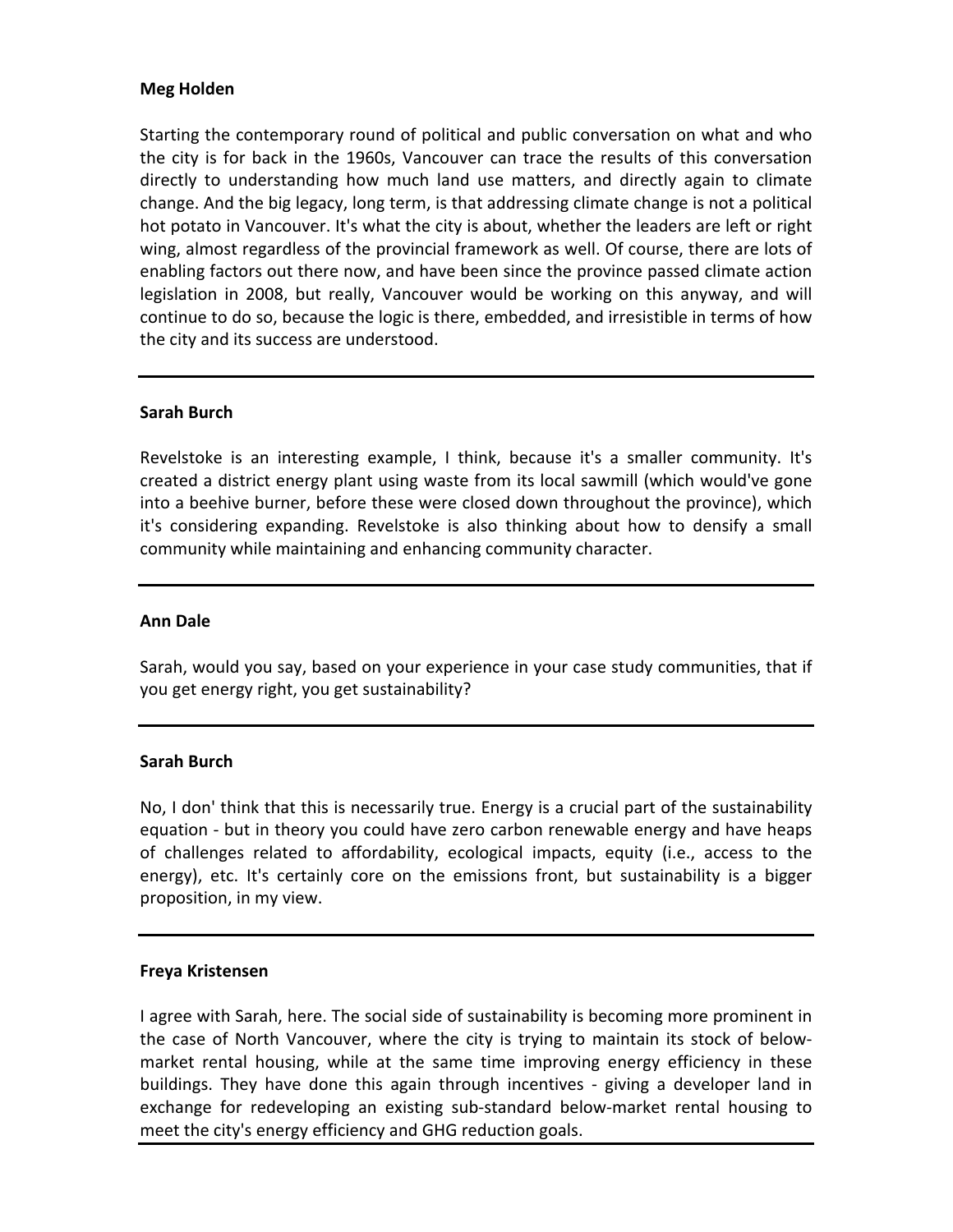## **Robert Newell**

I see some interesting parallels with Revelstoke to Prince George. Prince George has also created a district energy system, among employing other innovative energy initiatives. However, the parallel I find particularly interesting is that the city is hoping to densify their city, as well. For Prince George, this requires a revitalization of the downtown core to make it safe, appealing, and walkable, and, ultimately, this would result in less vehicular traffic and emissions. This is a very interesting linkage between the social aspects of a community and reduction in emissions.

## **Sarah Burch**

Ah, yes, and density is a tough proposition in many communities. I heard again and again that many people moved to Revelstoke to escape density, so it's important to recognize that sustainability is very place-based. It will look different in every community, I think.

## **Meg Holden**

Or, maybe Sarah, communities need to 'think' it looks different to their 'unique' place? Couldn't you say that Surrey is now following a path that Vancouver took 30 years ago with its downtown redevelopment, more or less, not to take away from the boldness and exciting nature of that development, right now? But, we aren't REALLY reinventing the wheel with each policy shot, are we?

## **Sarah Burch**

Great point, Meg. Perhaps it's just that there is a backlash to skipping 'steps' along the path to becoming a larger, and perhaps more sustainable community. Residents reject the notion of density when they feel it means jumping from single-family detached homes to 30-storey towers (which of course is pretty unlikely). A conversation needs to be had about human-scale, compact mixed-use development on the order of 2-3 storeys. I think this is the conversation that's going on in Revelstoke and elsewhere.

# **Yuill Herbert**

It is remarkable what is happening in BC. We also work in other parts of Canada, and BC is way ahead of the pack. At the heart of this effort are the Community Energy and **Emissions Inventories:** 

Click **[here](http://www.env.gov.bc.ca/cas/mitigation/ceei/index.html)** to see the Community Energy and Emissions Inventories.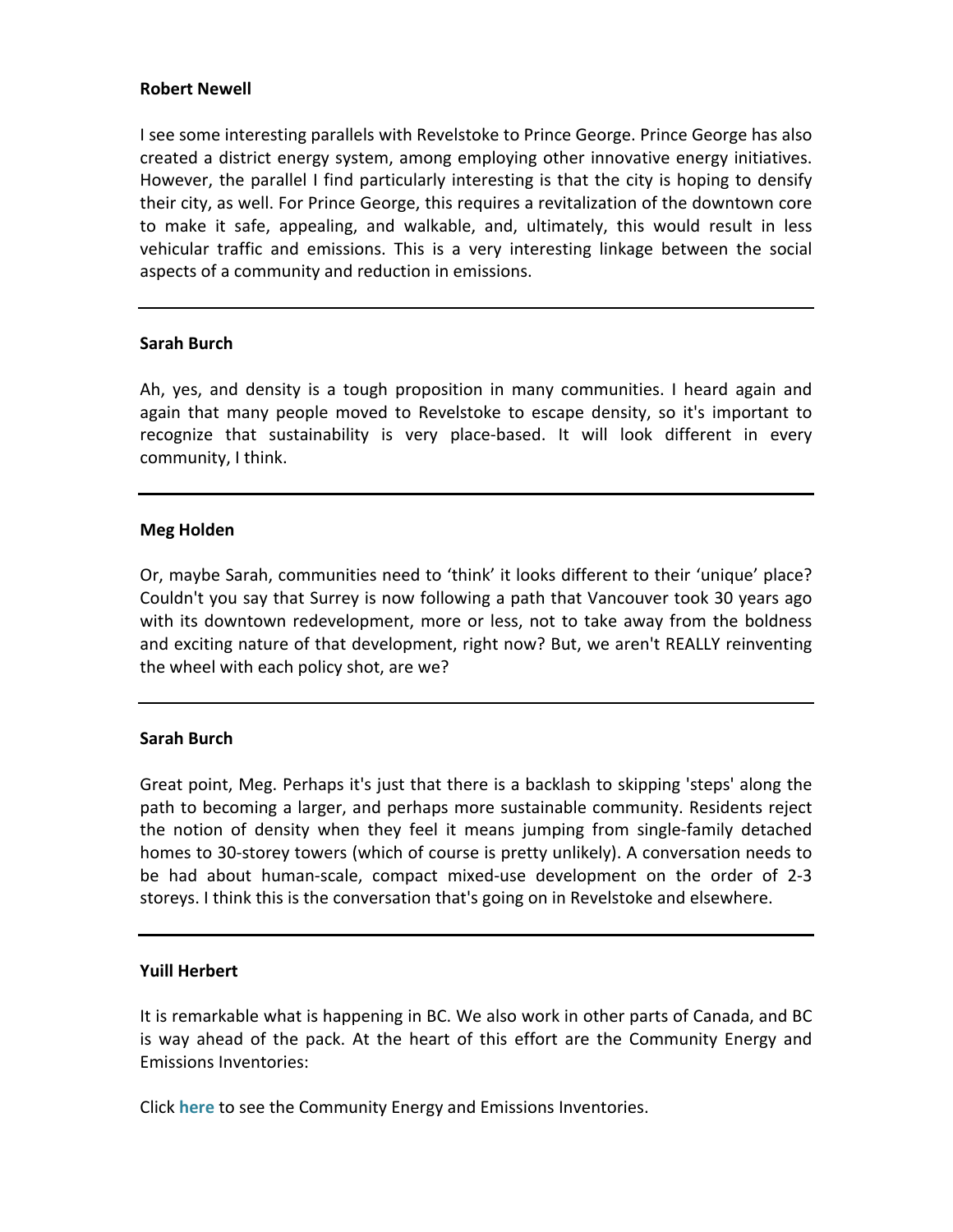These provide a standardized and periodic GHG baseline for all the communities, a remarkable initiative.

The other key aspect in my mind is Bill 27. It drives understanding of the relationship between land-use and GHG emissions, which is emerging as one of the most important levers that the public sector has. Land-use drives the types of buildings that are built (energy consumption), the way people move (bicycling or cycling rather than driving) and the opportunities for district energy.

# **Ann Dale**

Yuill, so it is critically important to be able to measure what is actually happening on the ground?

# **Yuill Herbert**

It allows us to actually know what works and what doesn't. I was recently reading Cornelia Sussmann's fascinating thesis on South East False Creek.

Click **[here](https://circle.ubc.ca/bitstream/handle/2429/43164/ubc_2012_fall_sussmann_cornelia.pdf?sequence=1)** to see Sussmann's thesis.

It demonstrates how one of North America's most sustainable neighbourhoods actually doesn't reduce GHG emissions very substantially. There is a huge disconnect between perceived reductions and what is actually required to live within ecological limits.

The challenge of deep GHG cuts is particularly profound for rural communities. Private vehicles are the only option for private transportation and people tend to have larger vehicles. So this is the greatest opportunity for innovation. Car sharing, village nodes, taxi-transit are all interesting options with which people are experimenting.

# **Ann Dale**

Any examples of rural communities where this is happening?

# **Yuill Herbert**

The Municipality of the District of North Cowichan is grappling with these issues. They are in the unique situation of having three sub-communities, Crofton, Duncan and Chemainus, triangulated. The result is that if density increases in Crofton and Chemainus, GHG emissions will increase as people travel to the larger community of Duncan for particular services. It turns out their GHG reduction could consist of supporting new services in Crofton and Chemainus.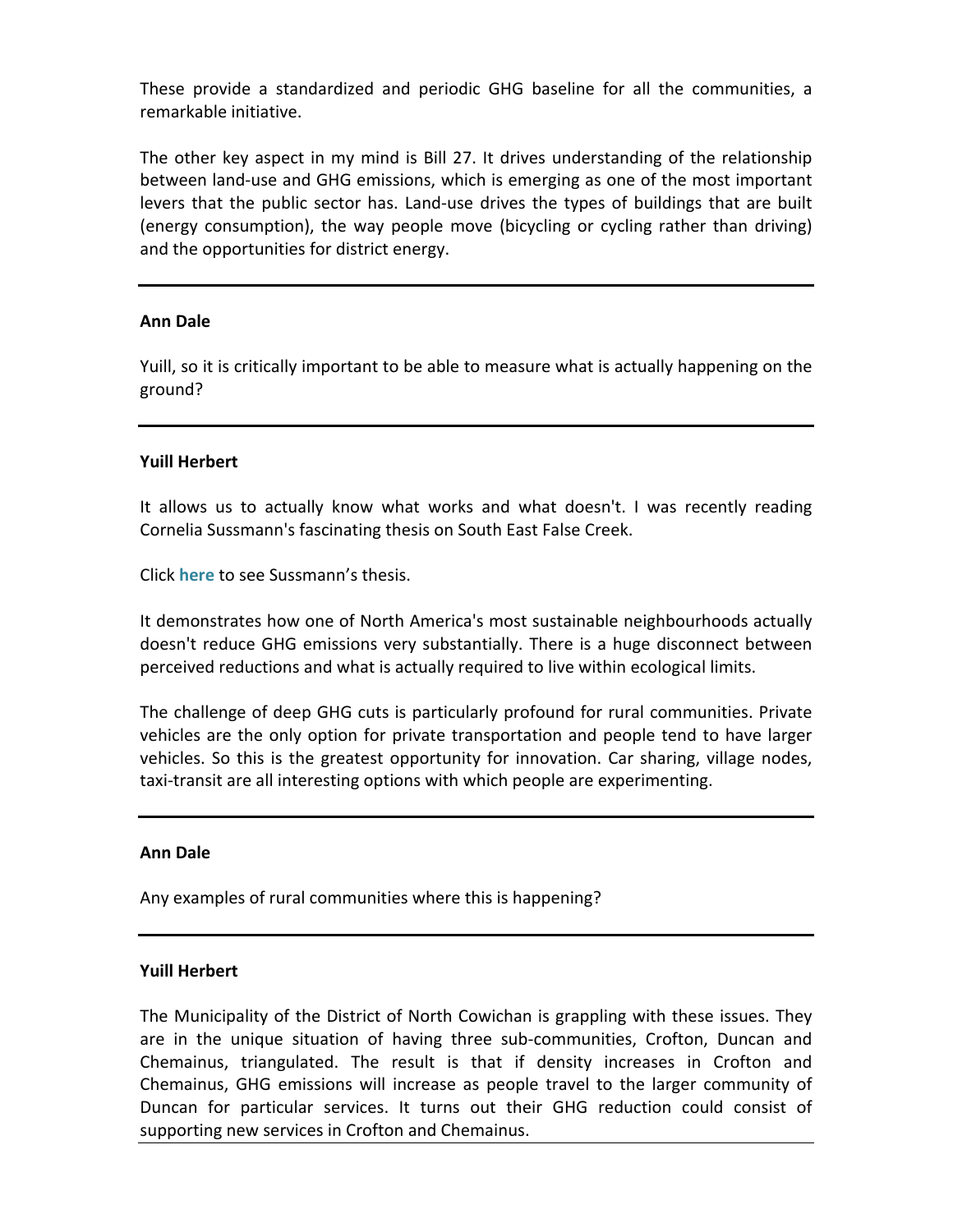# **Alison Shaw**

These are topics that the City of Victoria is tackling right now as they consider ways to implement a state-of-the-art official community plan that includes climate and energy targets as well as other strategies such as transportation and land-use planning that influence emissons. Of interest in this case is the 30-year vision for Victoria envisions 'village-centred planning' so that, by 2041, 90% of residents will live within 400m of a village centre and 100% within 400m of public transit. This is a significant shift that will bring considerable density as well.

## **Robert Newell**

This is not my case study community, but Nelson has a car-sharing program that I understand to be quite successful. Another interesting example would be a community that our CRC program has studied, Salt Spring, they have areas that are marked as pick up zones. Essentially, they act as a community-organized hitchhiking system. But, of course, the big challenge here is trust. Perhaps, Salt Spring can pull this off more easily because it is an island and geographically separated from elsewhere by water. This reduces the fear of 'drifter', as most on the island would be tourists visiting the island, locals, or friends/family of locals. Once again, linkage between reducing emissions and safety.

## **Meg Holden**

I know from the Campbell River case that the municipality feels a little bit held back in terms of converting its vehicle fleet to electric in the lack of availability of electric light duty trucks. The commercial availability of electric vehicles needs to increase for perceptions of their value to increase (speaking as someone who loves driving the space-age Nissan Leaf from modo car coop).

# **Yuill Herbert**

Salt Spring is a fascinating example. About six years ago, our cooperative SSG, working with Holland Barrs, modelled the GHG emissions for different growth scenarios of Salt Spring. We found that by focusing development on villages, we could reduce GHG emissions by 22%. However the plan was never accepted because of stranded costs. Basically, many people had bought land on Salt Spring with the idea of developing it in the future and the idea of restricting their right to develop based on GHG emissions went over like a lead balloon. History made it politically unfeasible to implement a land use plan that would generate health benefits, reduce energy costs for dwellings and reduce GHG emissions. A major challenge echoed to a lesser degree in other communities.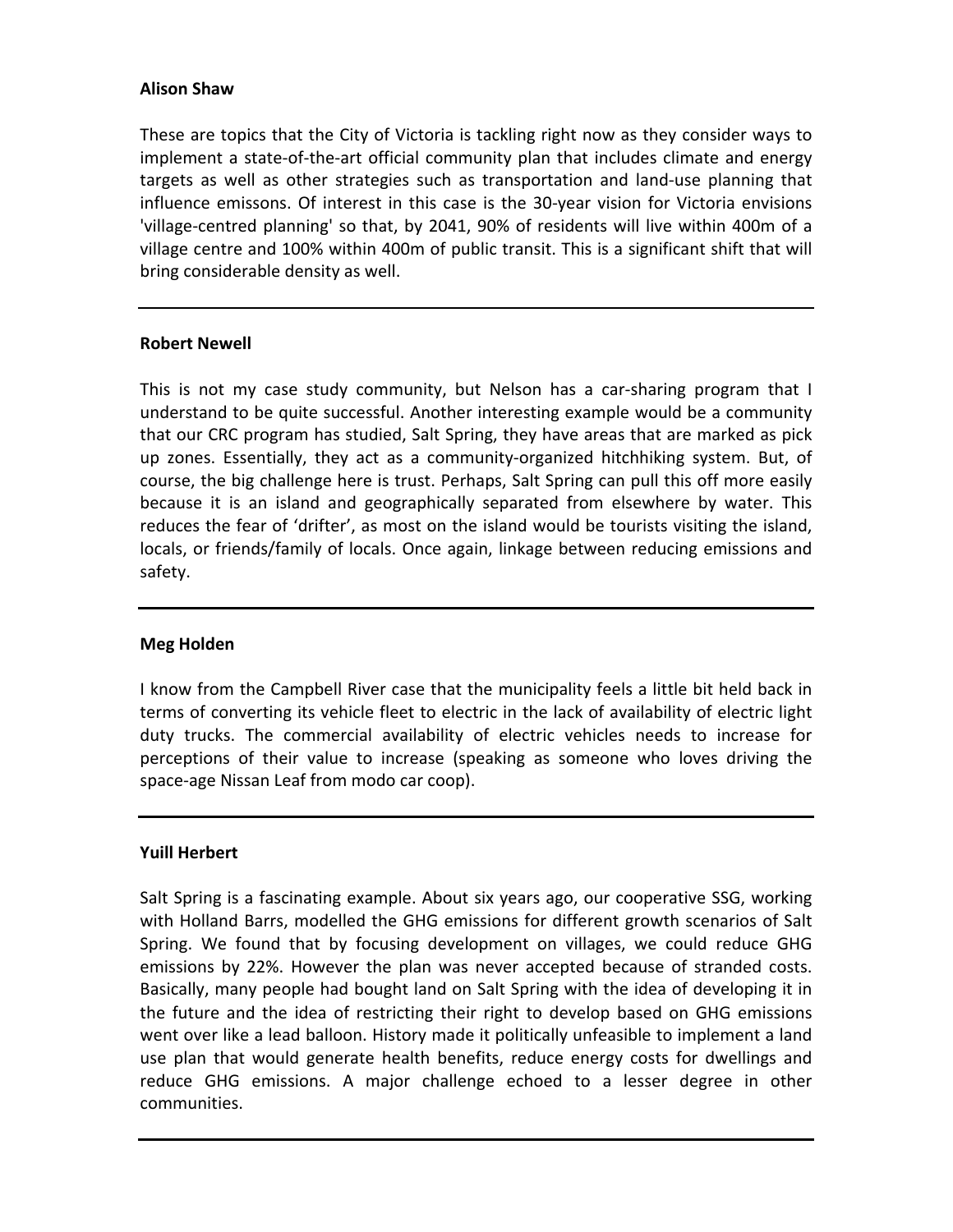# **Ann Dale**

How many of the cases have integrated their Official Community Plan and their Integrated Community Sustainability Plan?

How many cases demonstrate evidence of leaders/champions?

How many have active community engagement and education plans in place?

With respect to density, maybe there is an optimal scale?

## **Ben Finkelstein**

How many...good question! Collecting all that local governments are doing is challenging. BC GOV collects much of this through the Climate Action Revenue Incentive Program (CARIP). Digging through this information is very valuable and provides best practices and real examples large and small of true GHG reductions activities.

# **Sarah Burch**

Revelstoke has some great stories here. It has a long tradition of deep and prolonged community engagement, leading to the development of their Community Energy and Emissions Plan, and now their (just-launched) Integrated Community Sustainability Plan process. It is their ultimate goal to weave this through their OCP.

# **Freya Kristensen**

North Vancouver integrated its ICP and OCP back in 2002. This is a case where leadership from the mayor and from staff have been crucial in pushing forward sustainability. The mayor inspired staff to take on climate change and so responsibility for sustainability exists throughout city hall.

## **Alison Shaw**

The City of Victoria just approved both a Sustainability Action Plan and the OCP within one month of one another, this summer. The timing represents a good case of happenstance. As a staff member of Victoria's Sustainability Department said, the landuse and transportation planning, food systems and emergency management dovetailed with climate change and sustainability efforts quite nicely.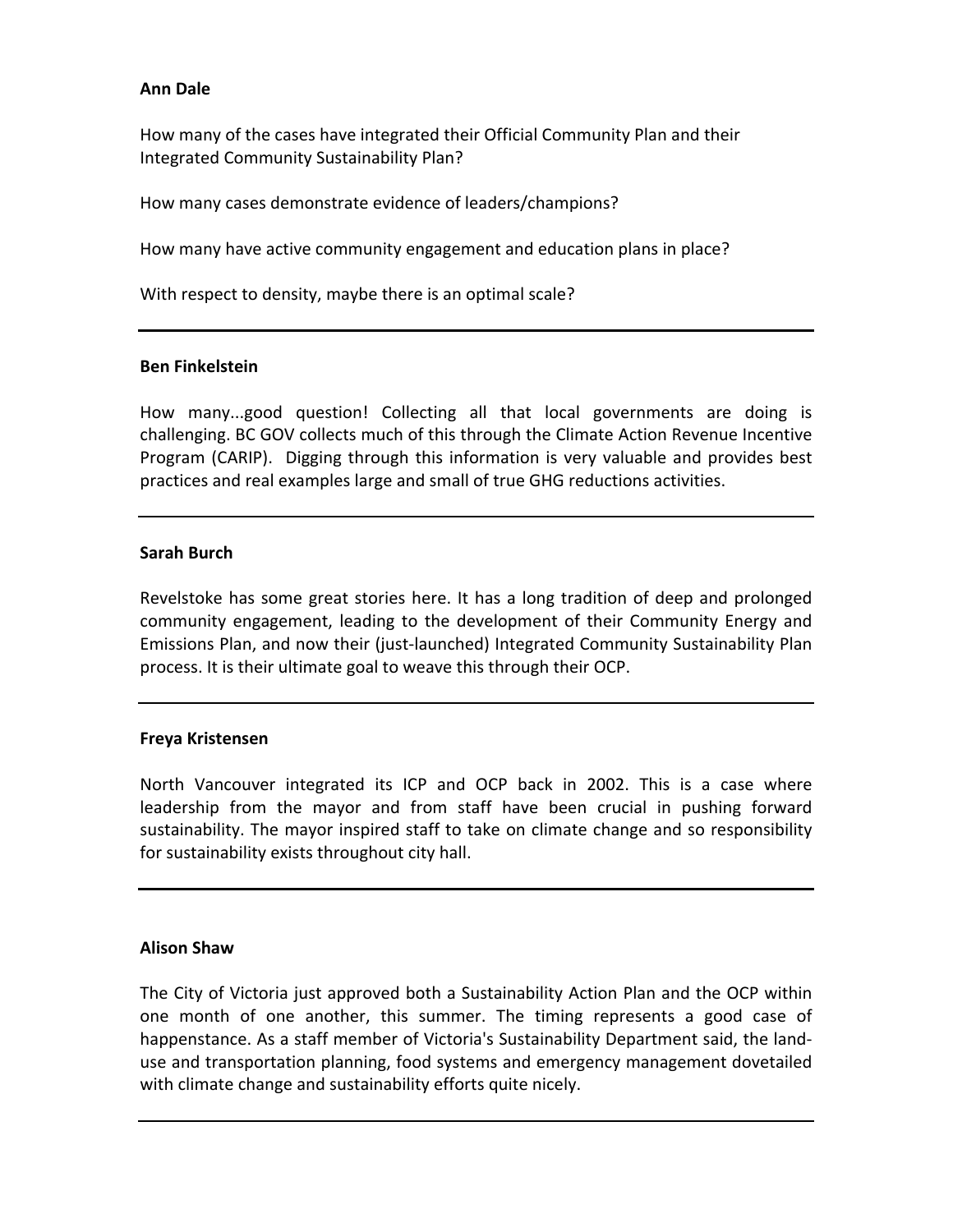## **Yuill Herbert**

In Nova Scotia, many communities undertook ICSPs with significant community engagement. However, these plans were not integrated with normal planning processes.

## **Ann Dale**

How important is the structure and mandate of sustainability offices in the case study communities? I think the integration of ICSPs and OCPs demonstrates a clear commitment to action?

## **Sarah Burch**

There are really interesting questions here.

Is it best to have a dedicated team, whose job it is to develop and implement sustainability initiatives? Is it best to disseminate sustainability throughout the planning, engineering, and operations departments? Or is it best to find some blended model, where a small number of dedicated sustainability staff facilitate, catalyze, and enable action by staff within the core municipal departments but don't themselves initiate?

## **Alison Shaw**

This exact issue is what Victoria is struggling with right now. This question has been raised by community taxpayers in rather austere times questioning why an entire Department is needed. Shouldn't the City itself be sustainable? In the case of Victoria the Department has played a great facilitative role with operations, building on innovations such as district energy systems, that would otherwise be on the side of people's desks. But, there are concerns that efforts may duplicate those with technical skills in operational management. Suggestions have been made about having sustainability professionals in each of the operating Departments instead. Depending on its position, mandate, and relationship with operating departments, a Sustainability Department can build priorities and move, with relevant partners, to implement projects and plans, or it can prevent overall ownership for sustainability decision-making within Operations.

## **Meg Holden**

This is one that Vancouver certainly struggles with, as it also is undergoing a transition toward a much more structured, corporate entity, much more driven by performance measures, both internal and external, related to climate action and to every other task under its belt. Currently, the Sustainability Group, which reports to the city manager,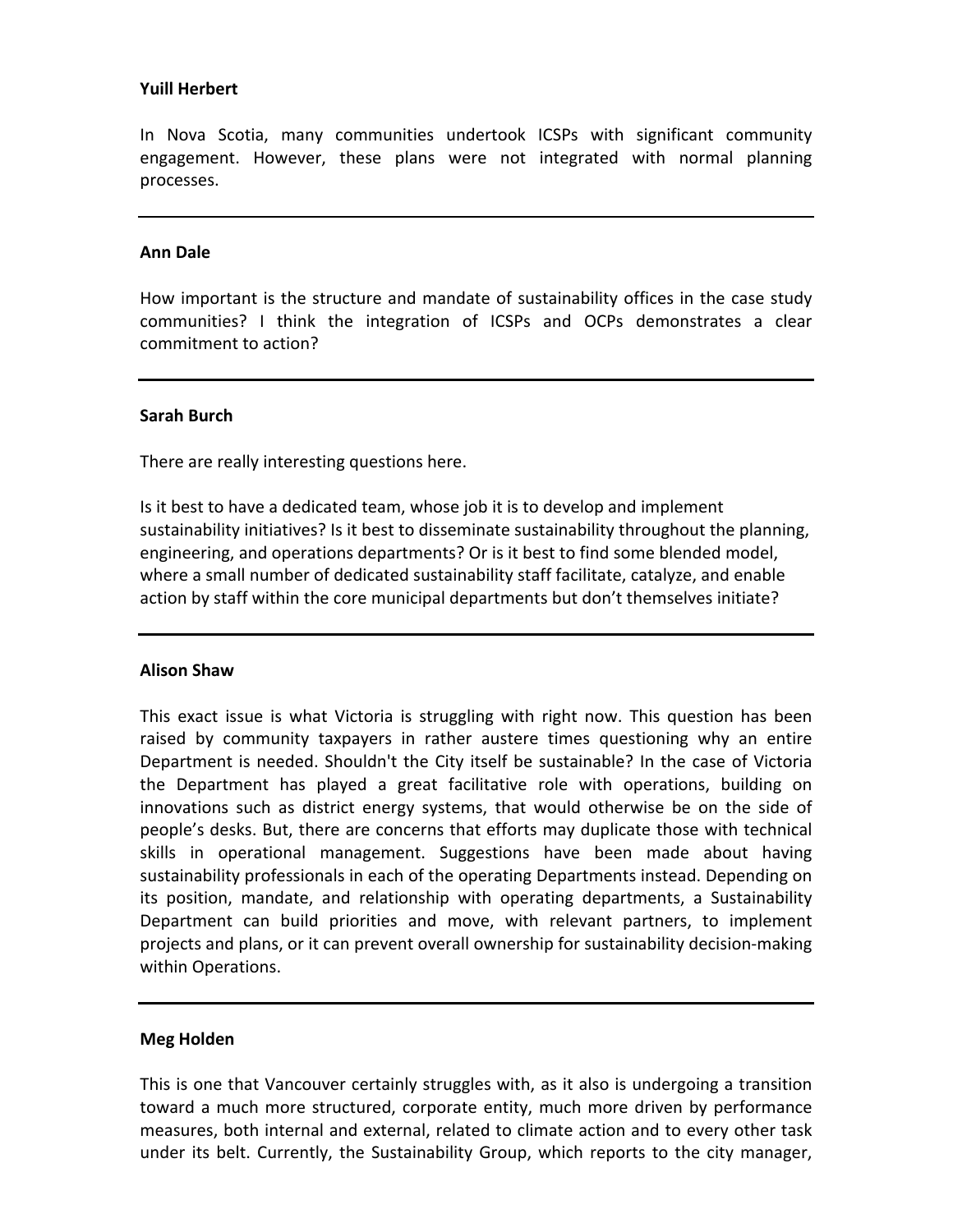sees itself as a sort of secretariat for liaising with leaders for specific sustainability tasks and initiatives throughout the city corporation, as well as a sort of incubator for specific new initiatives (like completing the province's first climate adaptation plan for a municipality). There are at least growing pains in relation to this model, and it may simply not be effective under current fiscal and staffing constraints. A lot of departments say that all they are asked to do from the Sustainability Group is report, report, report, taking precious time away from action, action, action.

# **Yuill Herbert**

I heard this as well, Meg (the frustration with reporting). I would add that perhaps the feeling that sustainability folks are bogged down in reporting is in part a reflection of the learning curve that is somewhat inevitable as we muddle through corporate/community climate change and sustainability action. Hopefully these practices will become embedded in typical municipal accounting and will become less laborious.

# **Ben Finkelstein**

Local government Energy/Climate/Sustainability staff are very new to their roles. I think they are fundamental to moving climate action and sustainability forward. My concern is that they are not 'networked' enough to learn from each other or share best approaches. My other concern, because they or their, sections are new is that councils will look at them as possible 'savings' as they can't clearly show how their work saves money.

# **Meg Holden**

Is a BC version of the US Sustainability Directors Network (click [here](http://usdn.org/home.html?returnUrl=%2findex.html) to see the US Sustainability Directors Network site) what is needed here, to support and value the work of sustainability staff? I know some BC staff take part in this large network, but perhaps a provincial chapter would allow more local issues to be hashed out and profile raised?

## **Ben Finkelstein**

North Vancouver and Vancouver have always been at the forefront on this file regarding enlightened staff. Lower mainland in general as well. What about smaller communities where staff are not that familiar with climate/sustainability action?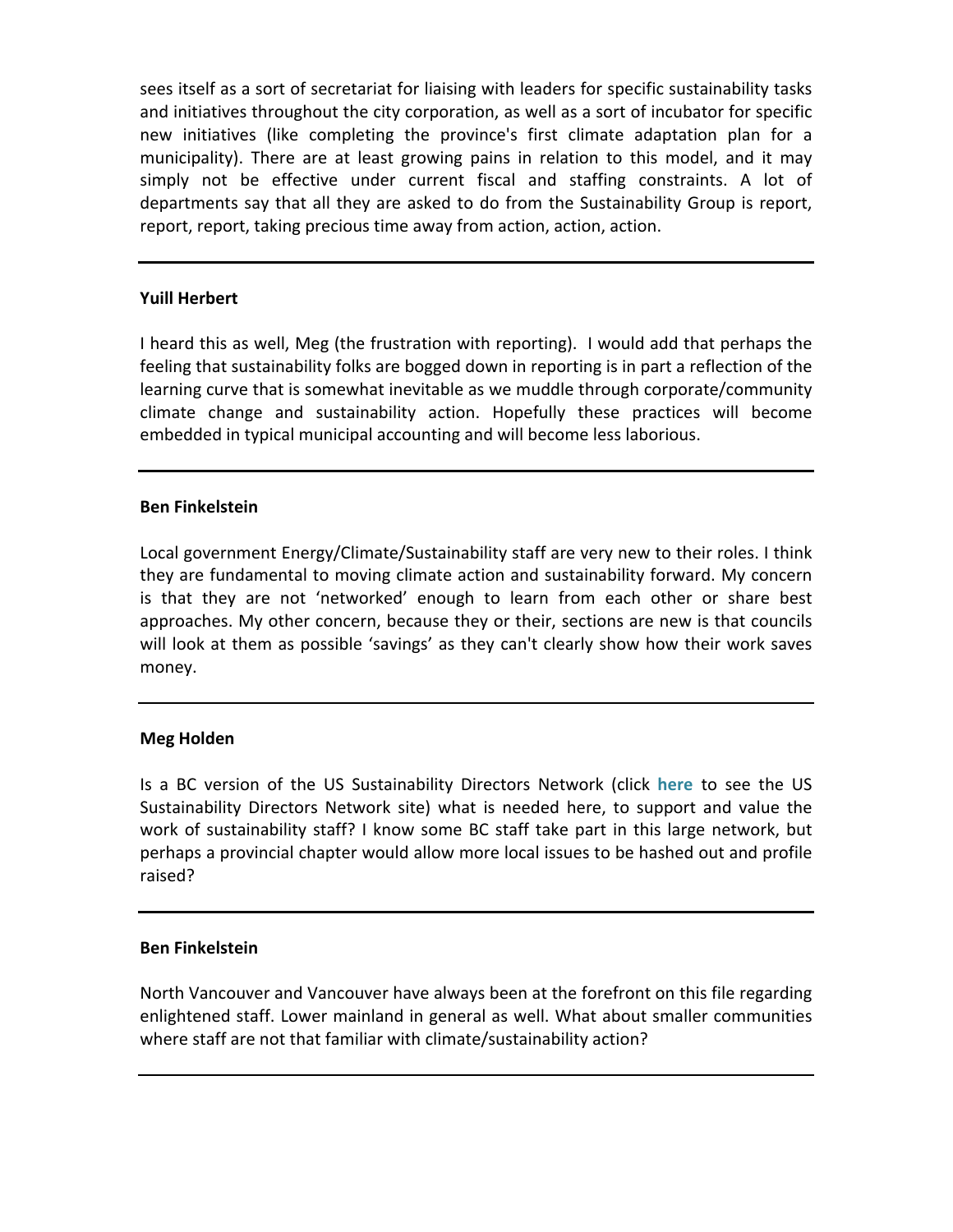## **Alison Shaw**

Great point, Ben. This is one of the hallmarks of the Carbon Neutral Kootenays. Rural communities, with very limited capacity, are able to get training and awareness about some of these issues through this collaborative project. The upside is that the CNK has been successful at bringing those communities with least capacity on board - though the final analysis has yet to be made about the longitudinal effects of this. It may be that with staff and political turnover, this capacity may get lost.

## **Sarah Burch**

This is a great point, Ben. My thoughts would be,

- a) smaller communities are actually gaining expertise on this stuff, which they may not have had five or ten years ago,
- b) and this is the power of networks they should be able to easily find best practices and experts (whether practitioners, scholars, or their municipal counterparts in more experienced communities) to help them figure out what will work best in their community.

I've also heard again and again how crucial the BC Hydro Community Energy Manager program is for building capacity, as well as groups like the Columbia Basin Trust.

## **Alison Shaw**

The Columbia Basin Trust has been a central player in Revelstoke and in the communities. The role that this intermediary body has played has helped to overcome some of the common barriers reported in other communities - lack of funding.

## **Yuill Herbert**

I have been privy to many remarkable discussions that would never have had happened five years ago. As municipal financial officers struggle to incorporate the social cost of carbon into project budgets, CAOs look at municipal energy utilities and engineers consider electric car charging stations. Things are evolving so fast as is people's expertise.

## **Alison Shaw**

This is so true, Yuill. It is quite an amazing time right now. We cannot forget the role that civil society organizations and citizens play in pushing on some these topics as well. In a number of cases, the culture and citizens of the area were seminal in leading and/or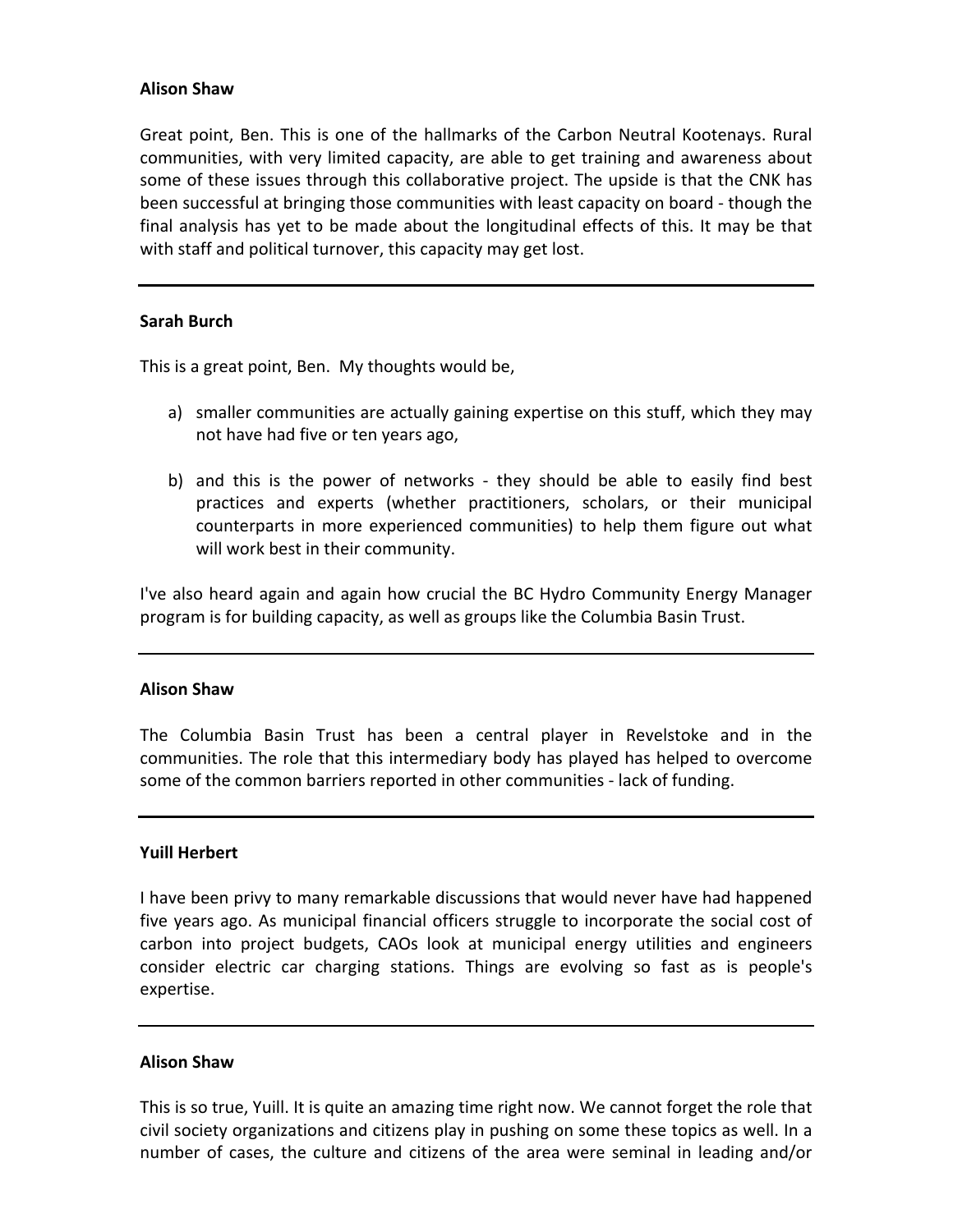pushing local governments to action. On that note, Transition Town Victoria is an innovation that does not directly relate to climate change but has all kinds of sustainability outcomes, namely reductions in production and consumption, increasing local capacity and social well-being.

Click **[here](http://transitionvictoria.ning.com/)** to see the Transition Victoria site.

## **Ben Finkelstein**

I presented this year to the Government Financial Officers Association Annual General Meeting. Best received presentation to date to a packed room on carbon neutral!

# **Meg Holden**

Yuill, I have a question on the point of this rapid evolution in expertise and understanding the trade-offs and costs involved in action/inaction. I was surprised in my cases that no one seemed particularly concerned about questions around choice of technology (for district energy, transportation, green buildings), which I would have thought should be front of mind given that so many of these things are untested, and we could be making million-dollar mistakes with the wrong technology choice? What do you think the state of the technology and understanding of choice is?

# **Yuill Herbert**

People are making mistakes all over the place. I know a municipality that installed a solar thermal system in Nova Scotia that wasn't engineered properly and they had to take it all down. Halifax has had major issues with its district energy systems. Financing retrofits in Vancouver has been very challenging for legal reasons. The list goes on and on. But, I think most people are recognizing that they are learning and are adapting. Because many of the technologies are new (even if they are old like solar thermal), there are lots of people selling services without any standardised qualifications. So, lots of challenges there!

# **Ted Sheldon**

Yes, there are lots of mistakes to be sure. Some of those mistakes include trying to jump ahead of the experience of others. Case in point, having come back from seeing a number of district energy systems in Europe earlier this year. The eight 'mini-plants' that comprise Lonsdale Energy Corporation and the Fink Machine in the City of Enderby are wonderful examples of starting small and building to meet demand.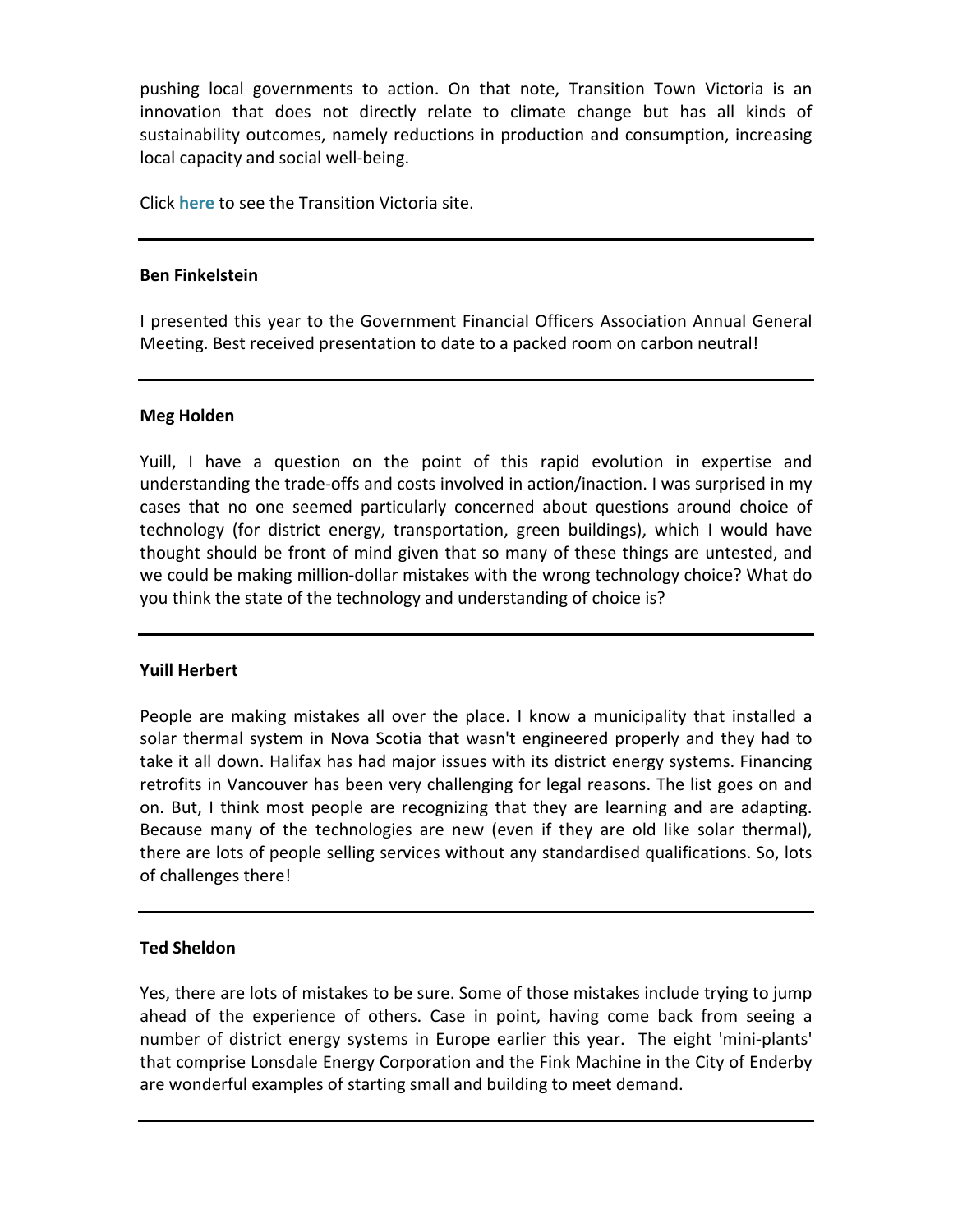# **Sarah Burch**

Returning to the question of what model works for operating sustainability initiatives, separate department, integrated into all departments, or blended, we've found examples of all three models in our cases, and the blended model (in my view) seems to work best. Of course having dedicated sustainability staff is only possible if the resources are available, which happens when sustainability is very high on the community's list of priorities.

## **Robert Newell**

This is a big question! Leslie and I discussed this one a fair bit on our trip back from Prince George, and the blended model really seems the most effective format.

Essentially, with only a separate department, a situation of isolating sustainability from the main purpose or operations might happen. You can 'compartmentalize' sustainability, which creates it as an 'other' rather than part of the primary development pathways. 

If it's integrated into everyone's task, sustainability (in our current culture and climate) could be treated as almost a 'luxury' priority. In an ideal world, this wouldn't be the case, but, in our current world and society, it might not always show up in the primary mandate. 

With the blended model, sustainability becomes part of the day-to-day operations and the momentum keeps on because there is a group championing it. At least at this stage, this seems to be the best course of action.

## **Freya Kristensen**

North Vancouver staff reported over and over again that not having a centralized sustainability office is the reason for their success. Because all staff are charged with implementing sustainability, interesting innovations have come about. There is a sense in the city that 'everyone is in this together' and working towards the goals set out in the OCP.

# **Meg Holden**

Right, but there are diseconomies of scale in this, right Freya? Like a game of telephone, where the more people pass the message, the more mangled it may get? What I mean is that we can happily share a large task in a small or medium sized environment, but in a large environment, some structure needs to be introduced. Do you agree?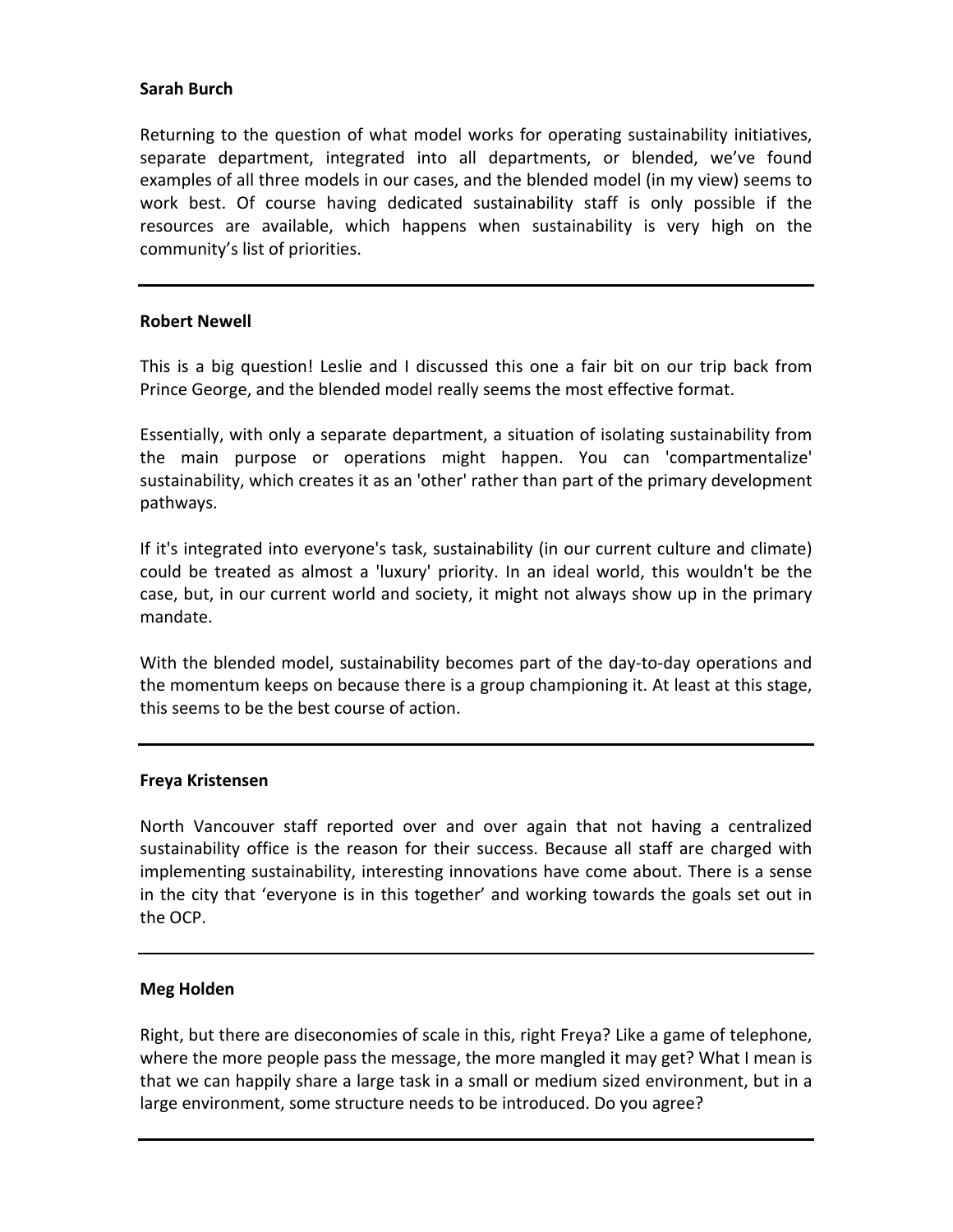## **Freya Kristensen**

Meg, yes, I think I do agree, although I personally have not studied this in larger communities. There seemed to be an acknowledgement by staff that because they are small and resource-constrained, this is pretty much the way it has to be (i.e. they can't afford a sustainability department). So, my impression is that this has been their way to overcome this barrier, by making sustainability a requirement by all of staff. As for the message getting diluted, I'm not so sure, as staff are required to justify budget requests by linking their projects directly to OCP goals. They are also required to consider the city's GHG reduction targets and how their project relates to those goals.

## **Robert Newell**

I would like to note that there is a very strong public perception aspect here, as well. We found in Prince George, when you go from having a sustainability department to trying to make it part of everyone's responsibility, there needs to be a lot of thought in how the transition is done in terms of discussing with public and stakeholders. Disassembling a sustainability department, even with delegating the task to others, can almost look like an 'attack' on sustainability goals. This can be very discouraging to a community that holds these values, and the community might become distrustful of the leadership. It's a very strong point for the importance of engaging and involving communities when governing them.

## **Ben Finkelstein**

True, but of even great concern is the perceived or actual downloading of work to other staff, whom already are full on in their tasks. Again, the climate file becomes a side of desk thing. Still agree with the integration approach, but in the meantime, I fear losing the momentum.

#### **Ann Dale**

This is a crucial point, and I think we have learned that policies are place-specific. Without a central point, accountability can become too diffused, and I think we all agree how critically important leadership is. For example, one of our research team members, John Robinson, has just been named Associate Provost for Sustainability for UBC, so clearly, they believe a central focus and point of contact is important. But as John argues, maybe it is the mandate that is crucial - a facilitative role or an operational role?

## **Ted Sheldon**

All policies and approaches are not place-specific (e.g. solar-ready bylaws, renewable energy requirements, etc, and speaks to the potential importance and opportunity to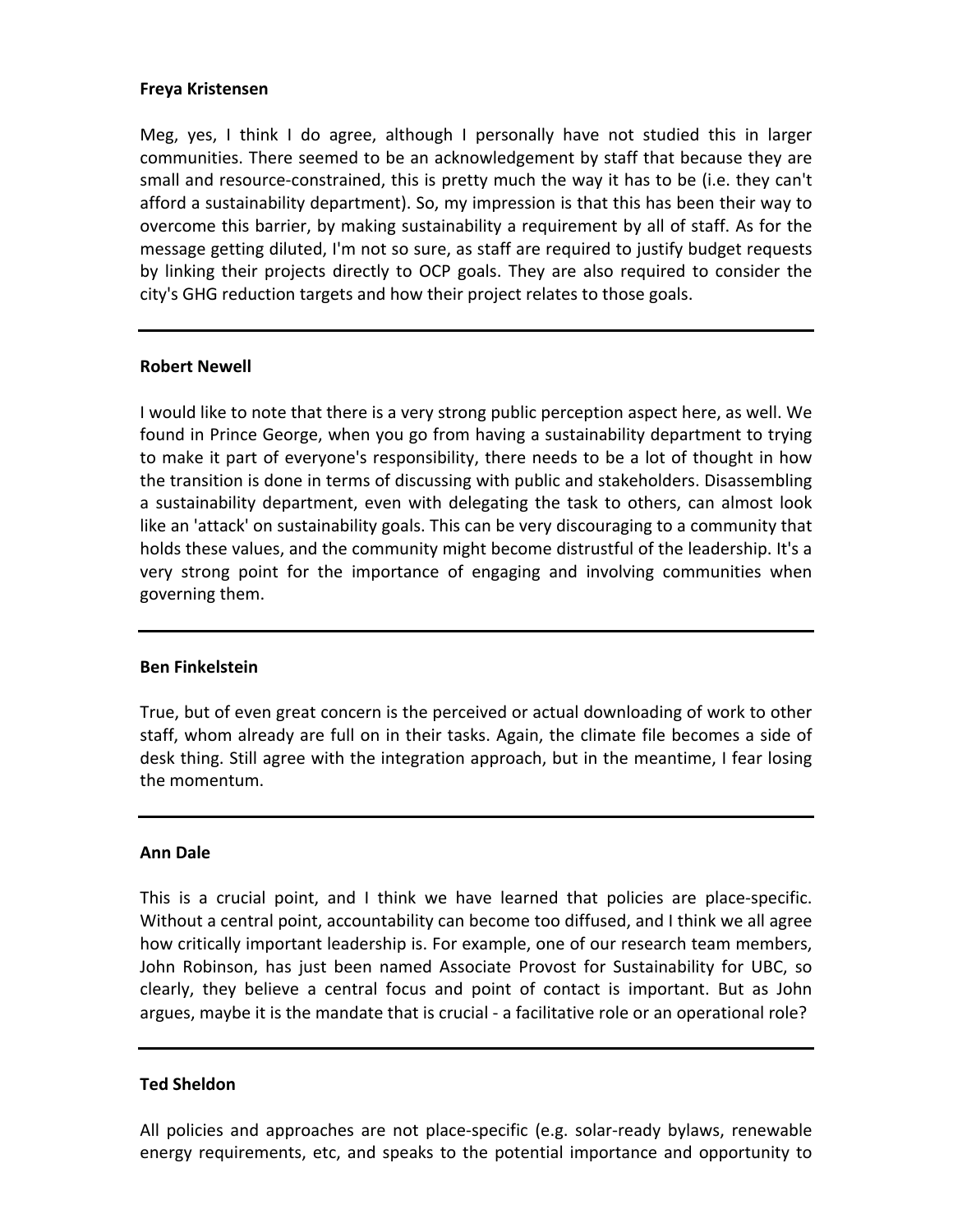'transfer' these lessons learned and related local government policies to other local government, let alone set up 'policy templates' to make it easier to do so.

# **Yuill Herbert**

I think we are witnessing a general broadening of understanding and knowledge of these issues beyond the sustainability department. But, sustainability departments are critical to keeping the pressure on and ensuring that someone has the file at the front of their desk.

# **Meg Holden**

Isn't the question about integration of OCPs and ICSPs the same as the question about single united sustainability unit/distributed responsibilities for achieving sustainability throughout the organization? Is the question whether 'sustainability' needs to be mainstreamed within each and every practice of local government or whether it needs to be a special, attention-getting, new and shiny initiative? New and shiny initiatives are important too, for politicians, investors, public attention. Integrated mainline initiatives can lack these features.

# **Robert Newell**

Meg, I have spent a lot of time wondering about this. I can definitely see the importance of the public relations aspect of having a pretty, sparkly new environmental initiative, but it can be rather polarizing, can't it? I'm probably speaking more from the perspective of one who's worked for half a decade with ENGOs involved in public outreach, and I can't help but think that simply the 'green' in our name turned people away from our causes and ideas.

So, what I wonder, and asking everyone here, is there an example of a government publicizing how well they've integrated sustainability into there operations, rather than simply brandishing a 'green' initiative?

# **Sarah Burch**

I think, at least in the past, demonstrating how well sustainability is embedded just hasn't been sexy. This may change as we start to ask for quantifiable results on all of our various plans. We won't get at transformative reductions in emissions plus everything else we want on sustainability without this integration.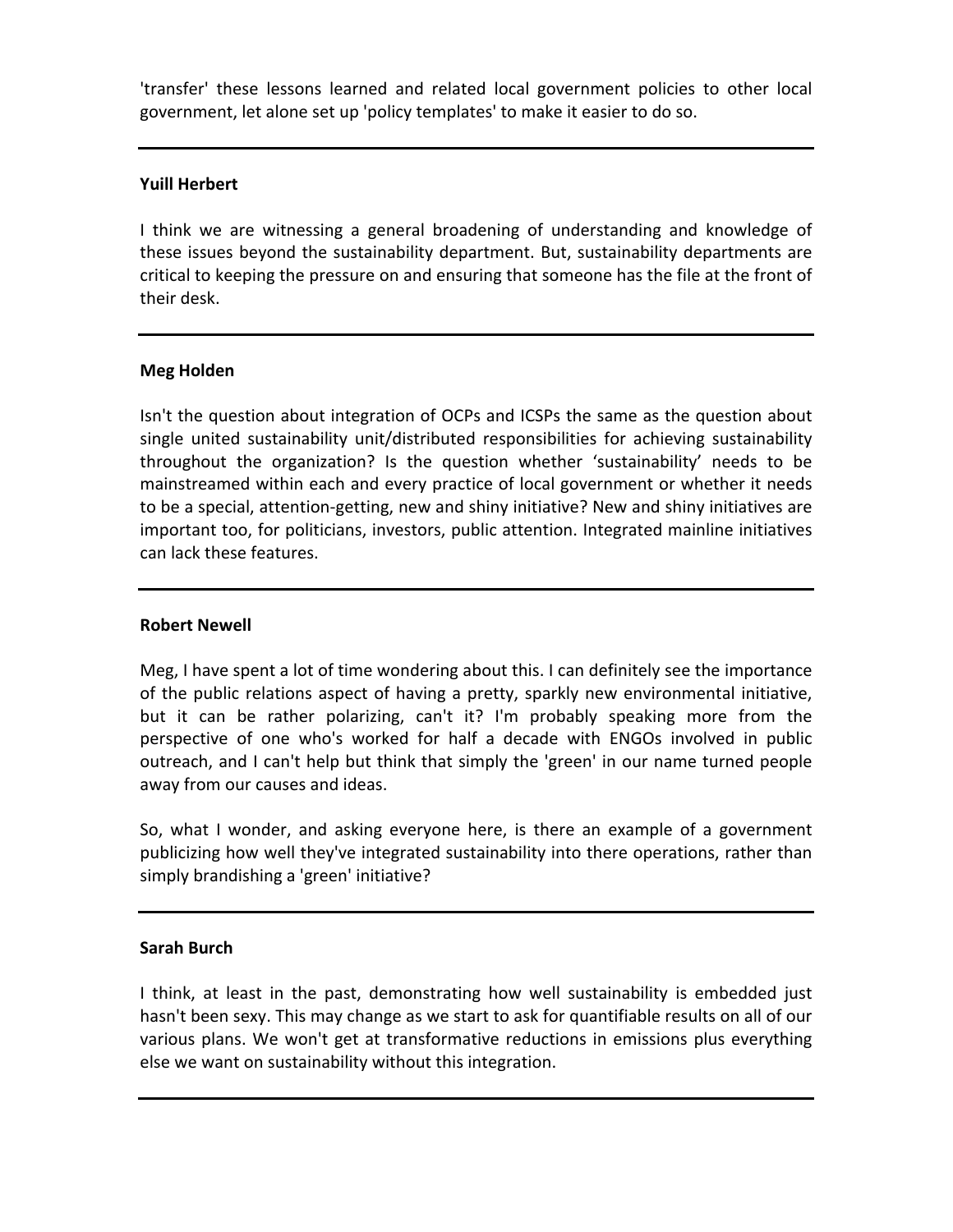## **Alison Shaw**

This tension reminds me of an anecdote. Fleets were being managed in a large Vancouver-based organization aiming meet emissions reduction requirements. One sustainability professional suggested investing in a number of hybrid cars, spending the associated money and getting the 'bling' for the buck. Another sustainability professional suggested having staff invest in and share in the car co-op as a sustainability decision that also considered the economic and social aspects of the decision. They went with the non-sexy, more effective and cheaper approach.

## **Ben Finkelstein**

Carbon Neutral government! We have reports and 'brand' ready to go but it has been a challenge as our elected officials have been reluctant to celebrate. Is CN not sexy, it's controversial we know. Why have other PSO - Universities not celebrated, or have they but the general public has not noticed?

## **Sarah Burch**

Interesting, Ben! What are the main reasons why elected officials might be hesitant?

## **Ben Finkelstein**

Main reason was concern over offsets, which is just one part of CN. A bit of bad press and the file is affected. Key to CN is measurement and resulting reductions. Offsets comes later. But the overall concern is the positive buzz around Climate has faded a bit. This was evident at UBCM this year. We can work towards the file becoming "normal" but elected leadership is fundamental.

## **Alison Shaw**

Ben. Could it be that this is considered to be the role of government, making decisions on behalf of the public good? Certainly in municipalities in this research, with businesses and with people and students I interact with, people want (and have come to expect) clear guidelines and rules to follow, also supported by strong incentives and/or rewards as well. Maybe not having the fanfare is actually a good thing?

## **Meg Holden**

Well, maybe it is the brand. Some jurisdictions abroad have used the moniker climate positive',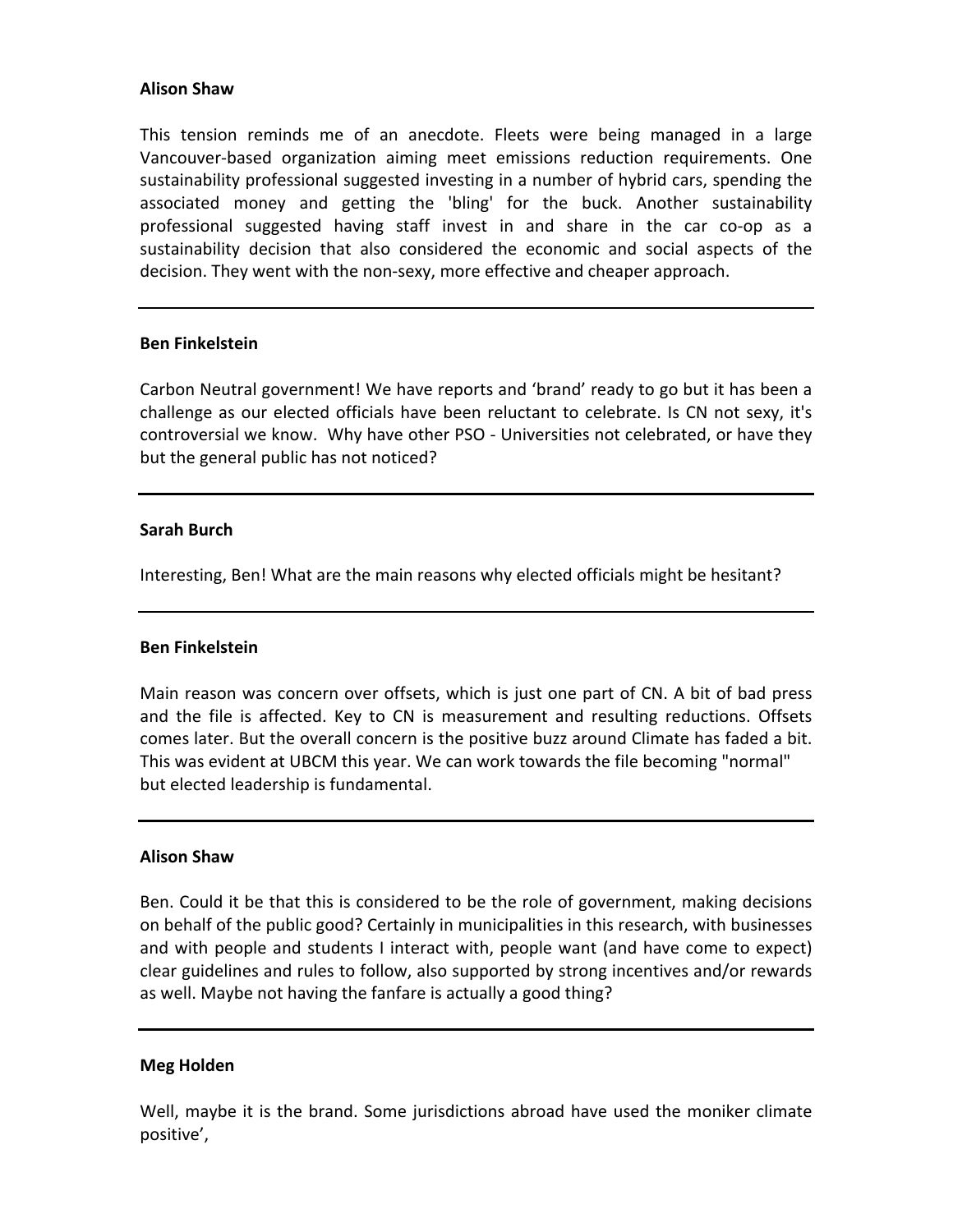Click **[here](http://www.barangaroo.com/discover-barangaroo/sustainability.aspx)** to see to see the Barangaroo site.

It's basic psychology, maybe, but we don't want to just be neutral? And, 'carbon' remains a bit ethereal of an idea?

## **Robert Newell**

Very interesting! And, perhaps, 'climate positive' has a more active connotation to it? The concept of 'neutral' can be thought of as get there and just hold at that level, where sustainable development pathways are ongoing and dynamic processes.

In a manner of speaking, it seems that we are tipping into an 'integration' phase in public awareness and the way that our systems work. Sustainability is definitely becoming much more an important concept as people's eyes open to the issues of not living sustainability. It's now become a matter of champions bringing in the practicalities, and ensuring they become commonplace practices within our societies operations. This could be a fairly long transition phase, but I can see the ultimate goal would be to be able to say that we no longer needed a blended model, where 'green' is no longer a sparkly item to add to initiatives, and integrating sustainability into all operations is just common sense and intuitive.

## **Meg Holden**

'Integration' sounds so Whiggish to me, sometimes, but it is true that there are basic elements of communication and coordination that need to be done better, and climate change and sustainability agendas seem to be the first real motivating forces to achieve them. I was surprised, for e.g., at BC Hydro's excitement around their Integrated Infrastructure initiative with the Conservation Collaborative agreement they have with the City of Vancouver. Integrated Infrastructure means coordinating digging up the streets and sidewalks so you redo the pipes for district energy at the same time as you do vour basic infrastructure servicing! It blows me away that these basic facets of integration are not already standard practice.

## **Robert Newell**

Great point here, Meg. And, it is rather bizarre how departmentalized / compartmentalized we have become. We can make the same point for interdisciplinary approaches to researching and planning. How can one examine the structure and plan of a community without understanding the ecology of the environment supporting it? It is strange that 'integrated' and 'interdisciplinary' is sometimes treated as an innovative novelty rather than a necessity.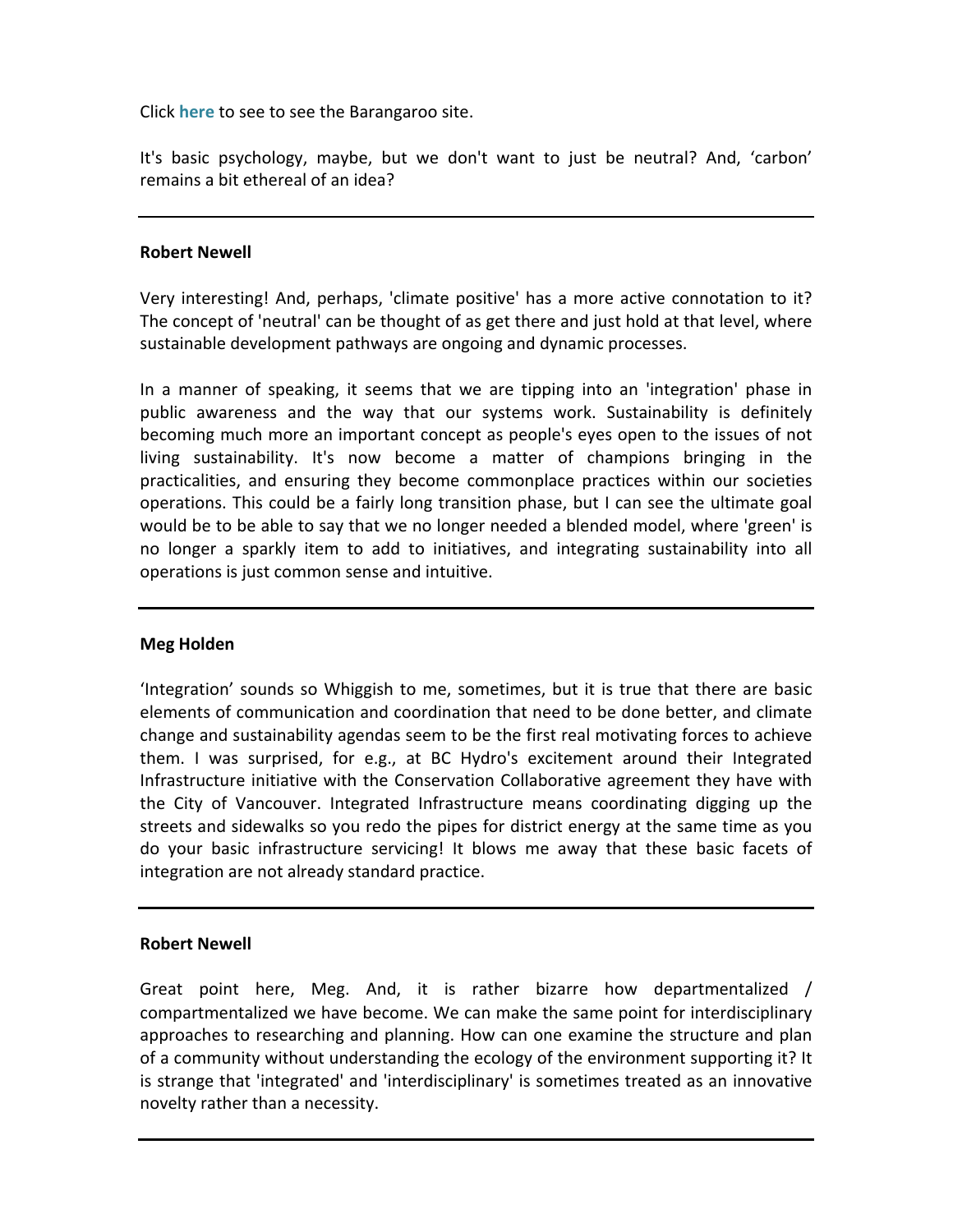# **Ann Dale**

Meg, I totally agree, we lost a major opportunity with the economic stimulus response to the economic downturn. I almost wept when I saw the same impermeable surfaces simply being repaved, what an opportunity to develop sustainable infrastructure and also inject some more beauty back into our communities. We are so resistant to change, same old, same old patterns, we need to emphasize the qualitative difference between 'development' versus 'growth' and 'being' versus 'becoming'.

# **Sarah Burch**

I agree with you both, Meg and Ann - integration (communication, collaboration, exploring synergies and cost-effective ways to do many things at once) sounds boring but is super yummy.

## **Ann Dale**

Reminds me of the neglected first R of the recycling continuum - reduce which is so often forgotten.

We still have one more question to discuss. Lots of learning - institutional arrangements, leadership, district energy systems, land-use planning, integration of OCPs and ICSPs, evidence of quasi-institutional intermediaries, political and official coherence, and so forth. 

On to our next question. What types of barriers have your interviewees experienced and how have they overcome them?

## **Meg Holden**

One interesting result from Vancouver was that there was a split between interviewees responding that the greatest barriers were 'public attitudes and awareness' and those responding that something more along the lines of institutional, or even technological inertia, were holding progress back. Different ideologies at work about how change happens and where the leverage points are.

## **Ann Dale**

Are there any other 'nuggets of gold' you have learned, Ben and Yuill, jump in here as well from your experience.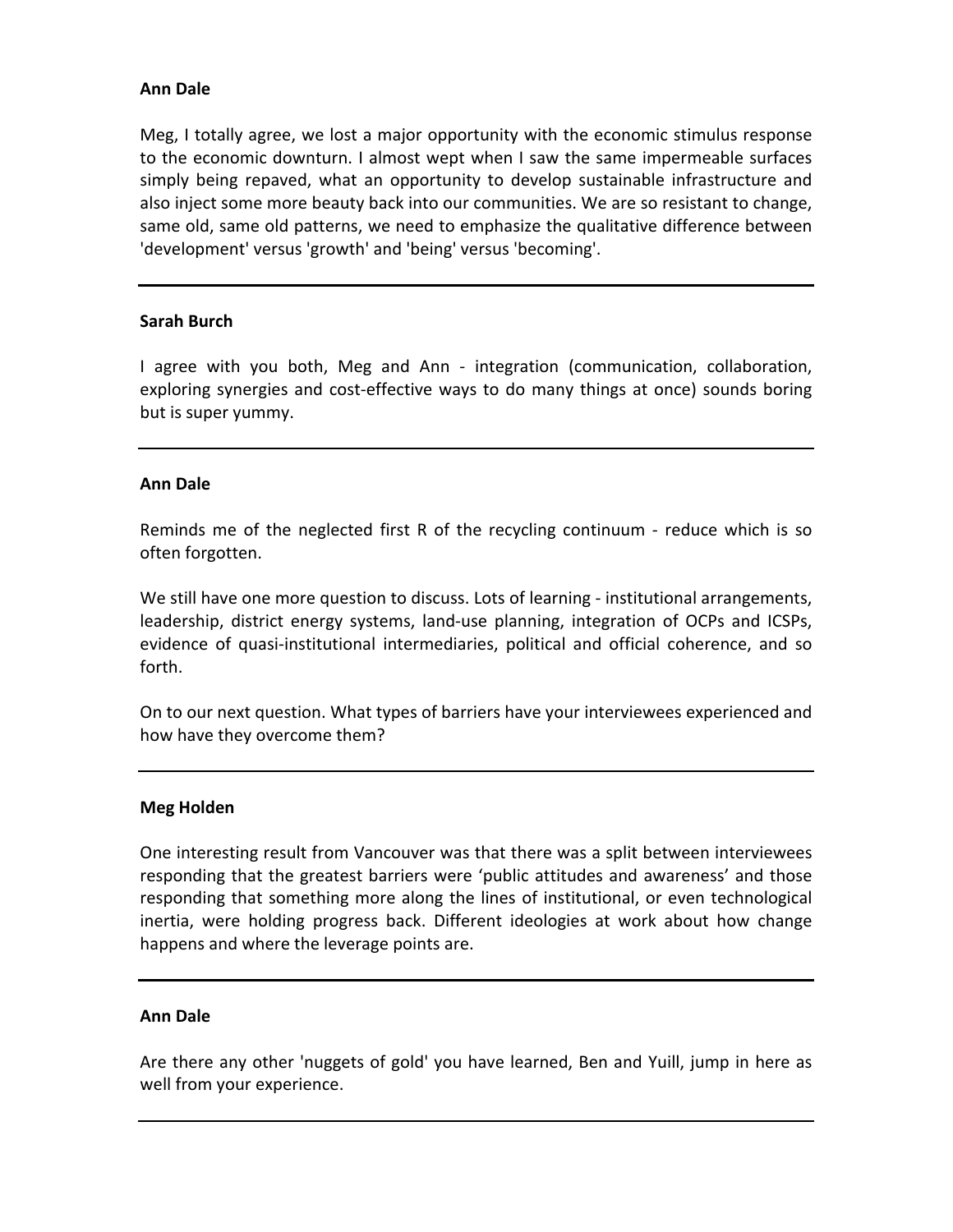# **Yuill Herbert**

Not sure if this is following the thread but one fascinating observation is that many people are hoping that electric vehicles will fundamentally shift the transportation equation as an easy solution (me included). But, I worry that the only reason that electric vehicles appear as a GHG reduction is that we are using geographic based GHG inventories instead of consumption-based inventories. In other words, electric vehicles appear clean because we are only accounting for the emissions at the tail pipe.

As a follow-up question, what are the biggest and yummiest opportunities going forward?

## **Ted Sheldon**

On point #2, relative to BC local governments, could I take this opportunity to direct our local government colleagues to 'Community Energy and Emissions Modeling'?

Click **[here](http://www.toolkit.bc.ca/ceem)** to see the BC Action Toolkit. 

This is something Yuill and the Sustainability Solutions Group and approximately 10-15 other 'modeling practitioners' have growing experience in assisting BC local governments with developing or rationalizing a number of their 'GHG targets, policies and actions'.

## **Ann Dale**

Green revolving funds.

## **Alison Shaw**

Ha. BIG question Yuill. I think one really interesting innovation emerging out of the Carbon Neutral Kootenays project is the prospect of a regional offset strategy. In other words, this strategy would use carbon tax refunds (and ideally offsetting monies), to invest in locally visible and effective emissions reducing projects. This seems like an interesting way to get communities excited and engaged in the transition that is occurring under their feet.

## **Ann Dale**

We also have this question from our audience,

"My two points which I wanted to inject into the talk were: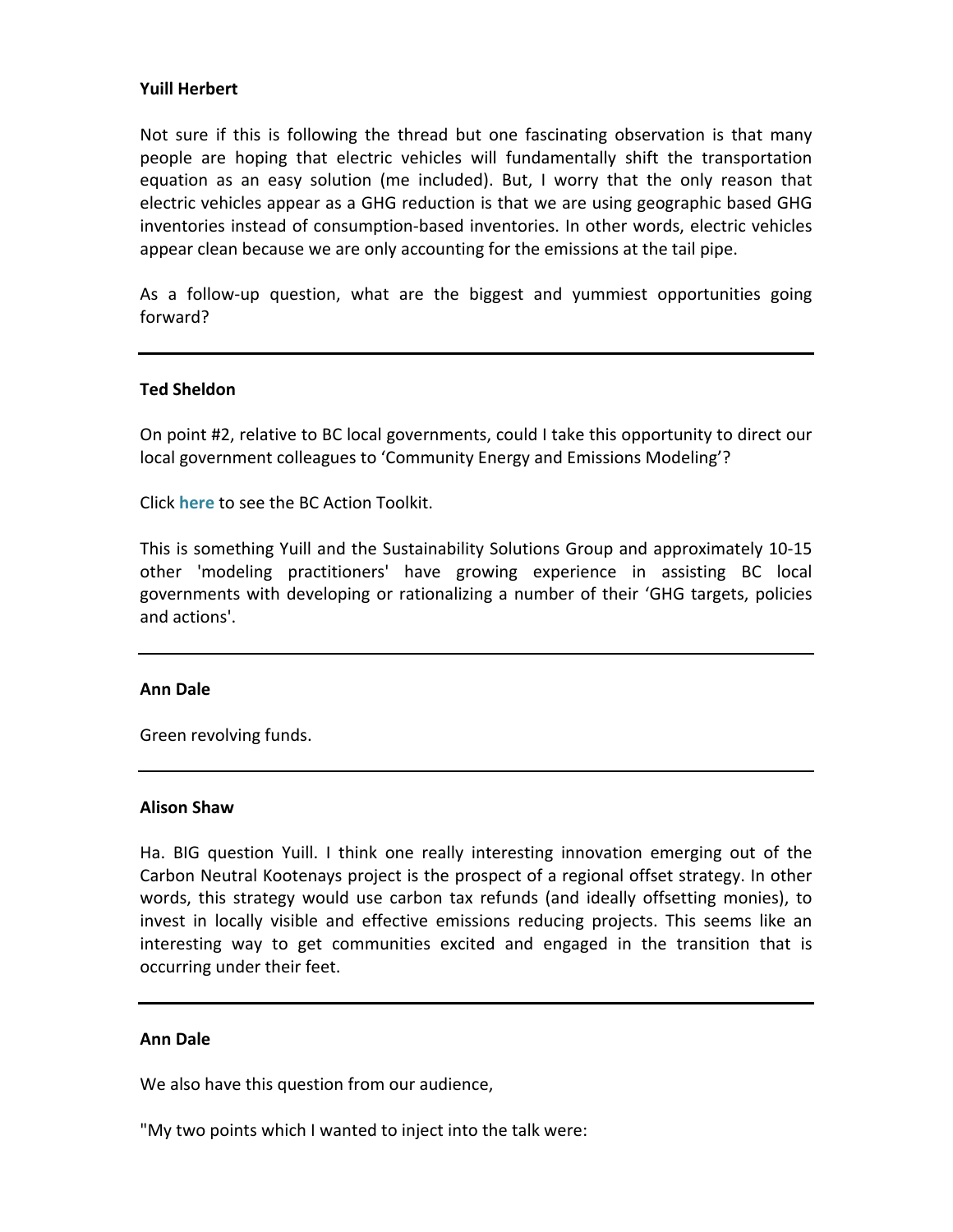1) the efforts of local communities to reduce carbon emissions are useless unless we convince governments and corporations to phase out the export of fossil fuels.

2) objectives for carbon reductions (like 80% by 2050) are not based on science; rather by politicians. Science objectives are 6% reductions per year starting now.

Any thoughts or comments?"

# **Sarah Burch**

We definitely need to start thinking with that under-used lobe of our brain that views the globe as an integrated system. Tweaking our own emissions by a few person here and there is nothing if we're just feeding the fossil fuel addition elsewhere.

# **Meg Holden**

On the first point, this is of course a key piece of the puzzle that our accounting and policy initiatives have not dared tread upon - the whole domain of economic production and the really ridiculous nature of BC's claims about having low carbon energy, when we export fossil fuels for 'other places' emissions'. However, cities might be key to the awareness and change here, too. I was really heartened by the resolution passed recently at the UBCM in which municipalities stood united in their opposition to increased tankers. Click [here](http://rabble.ca/blogs/bloggers/dogwood-initiative/2012/09/no-tankers-motion-passed-bc-local-governments) to see an article on the No Tankers motion.

It's a start to the hard conversation connecting the dots about how we maintain our quality of life and how we reduce our reliance on fossil fuels at both ends of the pipe.

# **Sarah Burch**

Ah, yes, but this motion passed with only 51% in favour. Pretty skinny margin - obviously a contentious issue!

# **Alison Shaw**

In reference to these comments, I would ponder whether this flurry of activity around climate change energy and emissions reductions is leading to the type of transformative change you are alluding to. There is hope in the fact that technological and social change usually move at glacial speeds, but in BC it appears that there is a real shift occurring and with that shift leadership is emerging in places that we could not have anticipated even 5 years ago. As an addendum to that note - leadership is fundamental!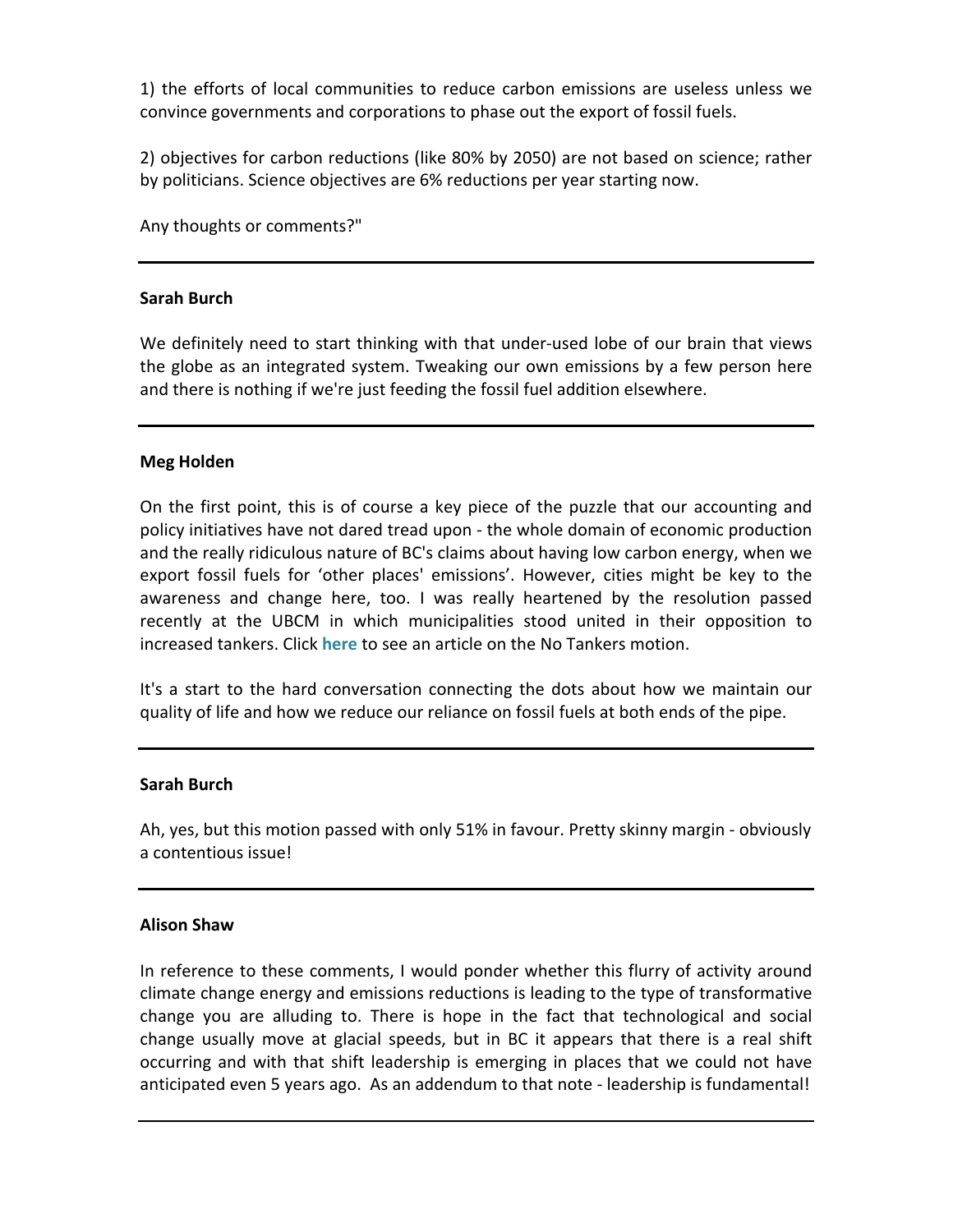# **Sarah Burch**

Interesting, Alison! I would suggest that technological change is the opposite of glacial it's tough to keep up. Similarly, social change can be triggered by having the right messenger, with the right tools, at the right time. It's certainly a trick, though, to weave these changes throughout our cities, building policy that is resilient and adaptable.

## **Ted Sheldon**

Absolutely. But, 'integrated' (excuse my play on this term from another 'angle') leadership between the community (key spokespersons), local government, province and nationally are all required, along with complementary legislation, policies, bylaws and actions to 'synergistic' make the kind of transformational change required to be realized/seen at the local level.

#### **Ann Dale**

We have called it policy congruence (between levels of government) and policy alignment (within government). Exactly the key tipping point, fixing the rules of the game.

#### **Sarah Burch**

I would echo this, Ted. Many municipalities have told me that it's frustrating to try to tackle their emissions when policies at other levels of government are wildly inconsistent. Synergies are crucial.

#### **Ann Dale**

One of the things I love about research, is it always throws up more questions?

What are the critical tipping points for transforming development pathways?

#### **Alison Shaw**

Fuel type and energy provisioning is key, but not in isolation.

In the Victoria OCP process 4700 citizens were engaged in visioning a future over 30 years. That walkability, transit, emergency and food planning were all considered is remarkable. This marks a significant shift from the way we have been building, moving and living in the past. Victoria has a culture that supports this type of strategic vision. It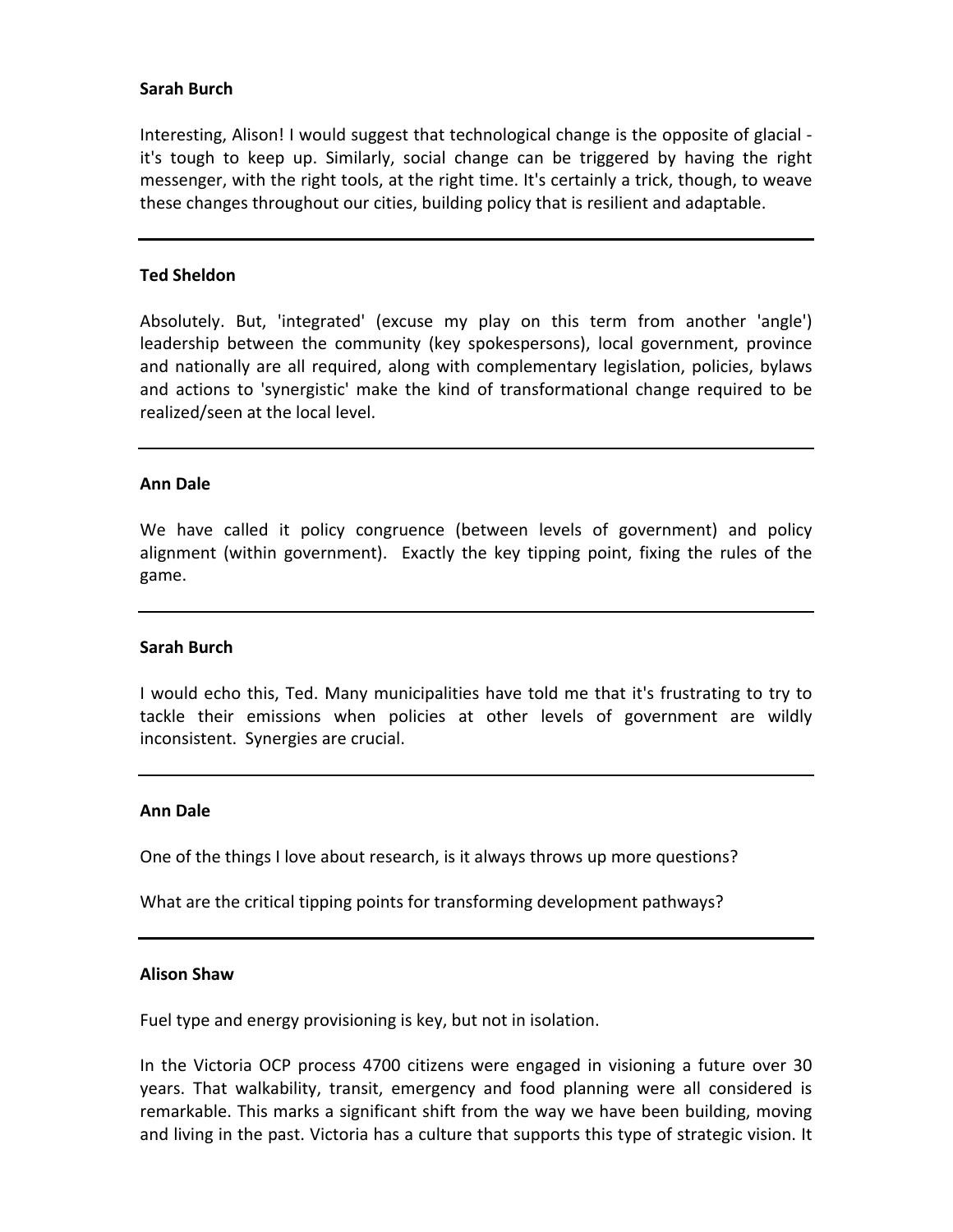is also located in a geographically vulnerable location. Is it a bubble or are there lessons that can be mobilized for integration in other communities?

# **Yuill Herbert**

It would be interesting to look at this in terms of social movement theory or some other social science methodology. It is shifting the way local governments think but not sure about the general population.

# **Ann Dale**

A comment from the e-Audience from our co-researcher, Mark Roseland.

An underlying concern throughout this discussion is community capacity for climate action, particularly in the smaller communities. In these budgetary times, increased capacity (i.e., staffing and funding) is not likely anytime soon. Therefore, as Sarah put it in one of her publications, communities need to utilize existing capacity more effectively. That's the motivation behind Pando, a new online network of sustainable communities researchers and practitioners. If you are not on it, I would encourage you to sign up (free), and also to encourage other researchers and practitioners with an interest in these issues to join.

# **Sarah Burch**

By way of new resources, a new TED Talk on climate change in cities (by Vicki Arroyo) was posted on the weekend:

Click **[here](http://www.ted.com/talks/lang/en/vicki_arroyo_let_s_prepare_for_our_new_climate.html)** to see the TED Talk.

We also have an ongoing conversation about sustainable cities [here](http://www.sustainablecitiescanada.ca).

# **Ann Dale**

Here is our last question, and thanks so much for your participation and generous sharing of your learning.

"I've noted a lot of discussion on the public perception aspect of climate change plans. I have often noticed that sustainability plans are often publicized under different hats, i.e., use less energy to save money.

Do you think this is an okay strategy or should we spend more time presenting the longterm sustainability objectives of a plan rather than packaging it as something else?"